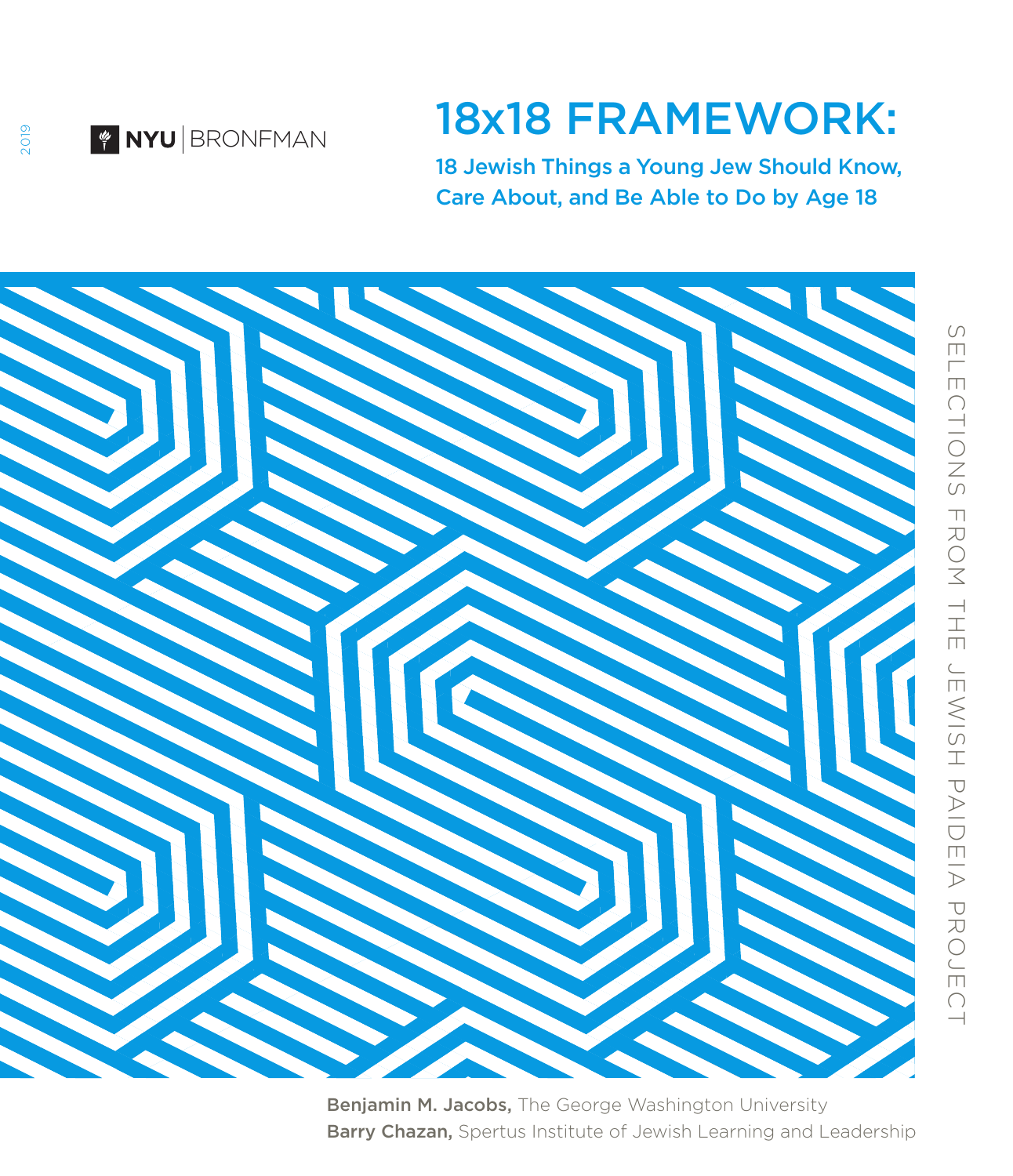The NYU Applied Research Collective for American Jewry convenes scholars and practitioners, in and beyond the Jewish community, to collaboratively develop recommendations in funding and policy for Jewish foundations and organizations.

Recognizing the dramatic societal, economic, and political changes of the 21st century, ARC seeks to generate a responsive body of literature and cohort of thinkers to enhance Jewish communal life for the coming decades.

**Yehuda Sarna,** Director **Chelsea Garbell,** Research Scholar & Program Manager



*The views expressed in this publication are those of the authors. They do not necessarily reflect the opinions or views of the Applied Research Collective, its members, funders, or Advisory Committee.*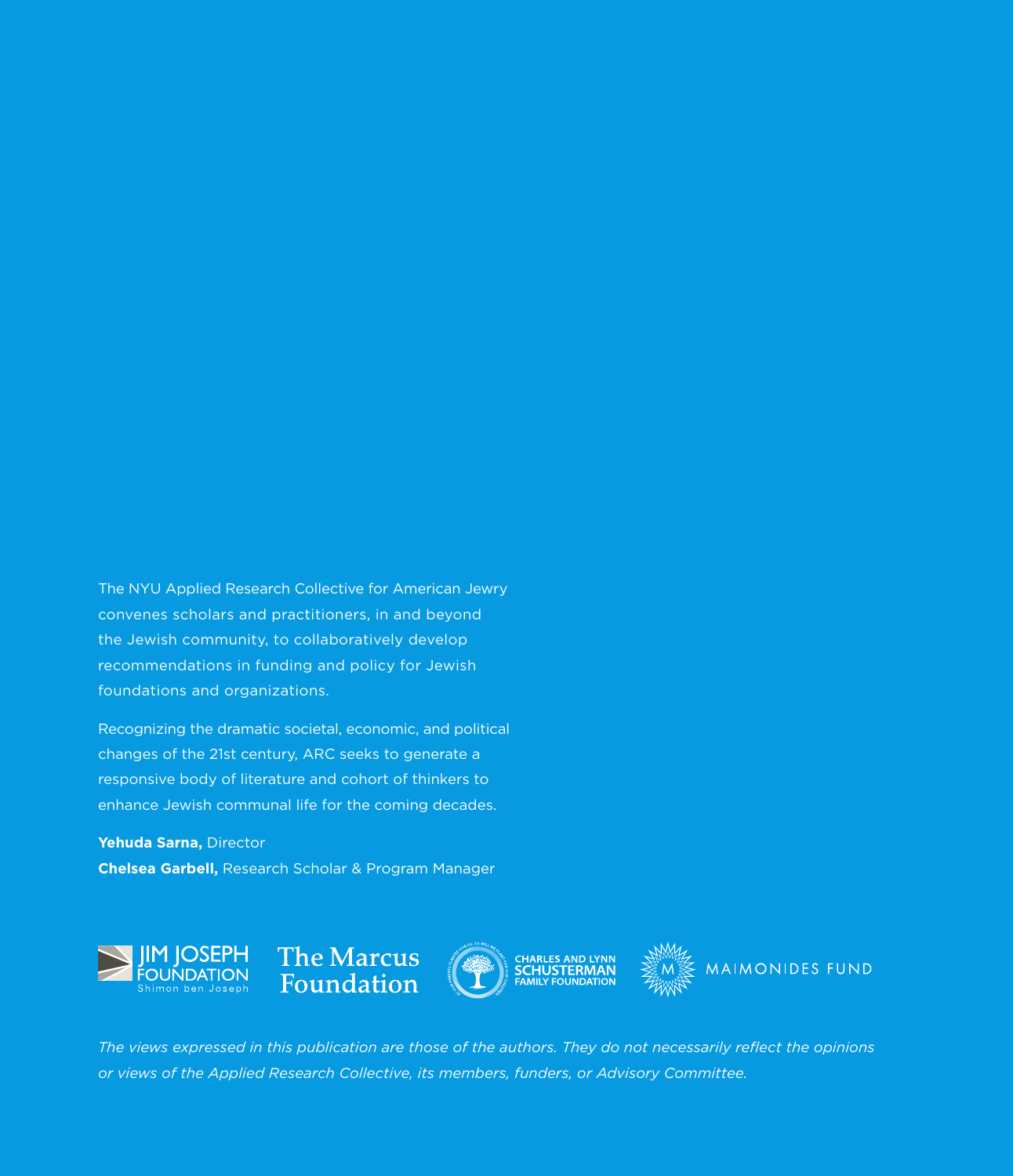

SELECTIONS FROM THE JEWISH PAIDEIA PROJECT

#### 18x18 FRAMEWORK:

18 Jewish Things a Young Jew Should Know, Care About, and Be Able to Do by Age 18

Benjamin M. Jacobs The George Washington University

Barry Chazan Spertus Institute of Jewish Learning and Leadership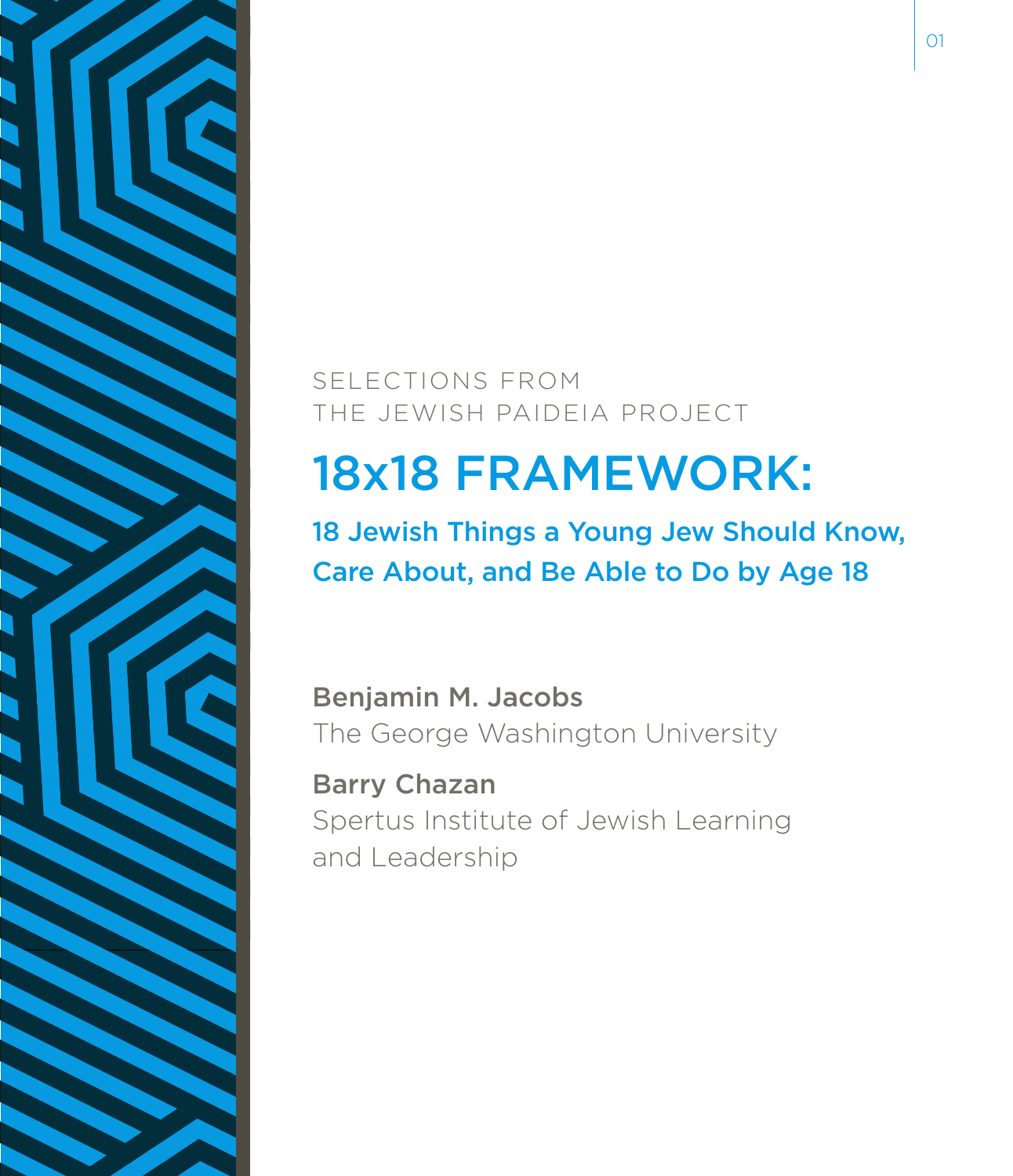#### INTRODUCTION

Our objective in this project is to reconceptualize the aims and means of developing Jewish knowledge, values, sensibilities, and commitments among the rising generation of American Jewry (ages 5-18). We begin with some of the key existential questions of Jewish education and Jewish life on the American scene, including: How do we foster Jewish life in an open society, and how can education serve this purpose? What initiates Jewish youth on a Jewish educational journey nowadays, and what can keep them on that journey? How can we prepare Jewish children for effective citizenship and participation in an ever-changing American Jewish community and civilization? Jewish education for whom, by whom, where, when, with what, how, and, above all, for what?

We propose 18 dimensions of Jewish life that educational programs for Jewish youth can aspire to in their curriculum planning and outcomes: *The 18x18 Framework: 18 Jewish Things a Young Jew Should Know, Care About, and Be Able to Do by Age 18.* This framework does not purport to determine who the ideal Jew is, nor does adherence to the 18 dimensions guarantee a certain set of educational outcomes. Rather, its purpose is to provide an exemplary platform for planning and supporting effective efforts in Jewish education rooted in the translation of clear visioning into strategic implementation. It also makes a statement about the kinds of qualities we imagine can undergird active and effective participation in a thriving, vibrant American Jewish community in the future.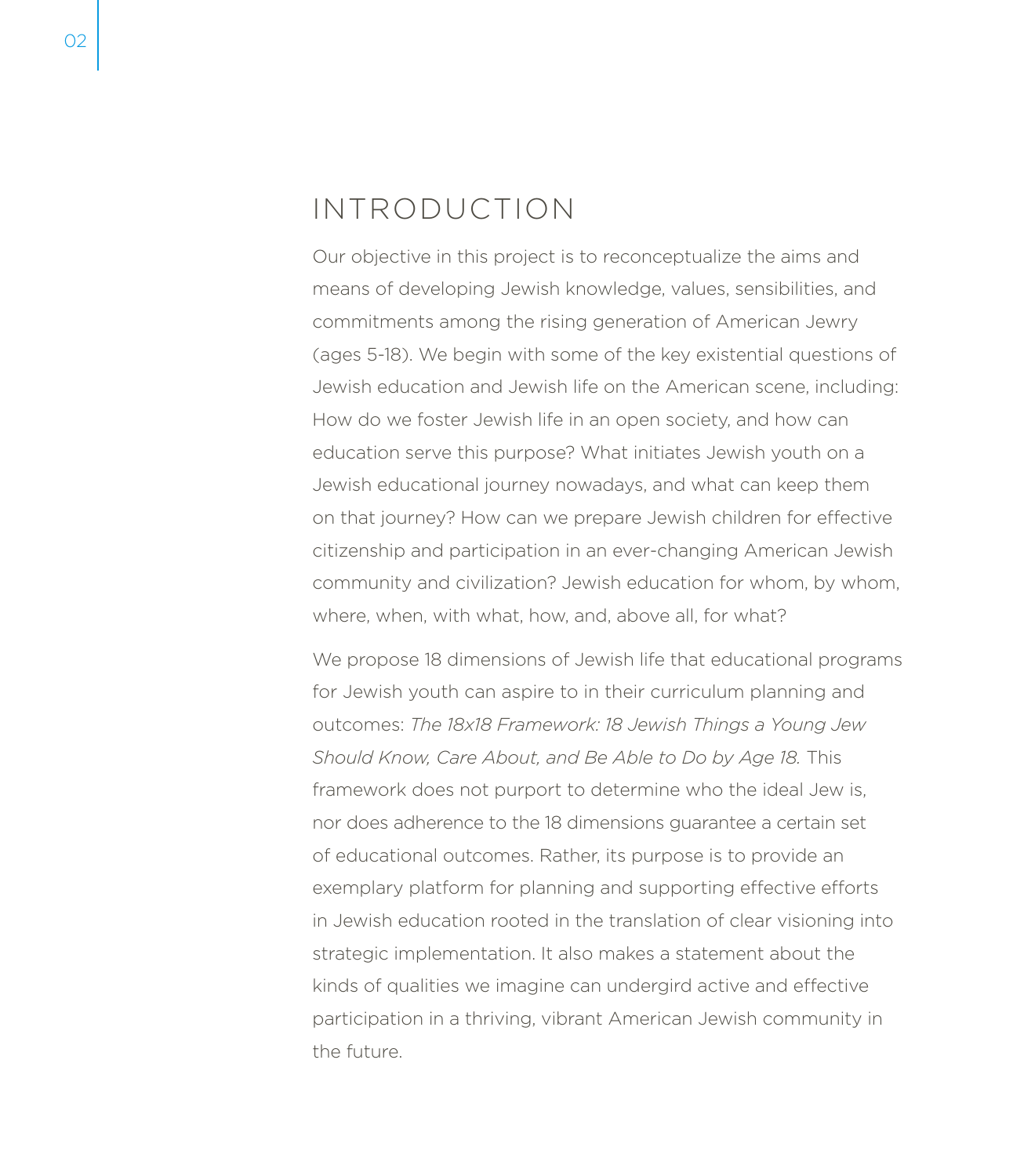Participating thoughtfully, consciously, and actively in the Jewish cultural inheritance requires initiation into the major components of Jewish civilization via a Jewish educational apparatus. This apparatus includes diverse educational venues, encompassing schools, camps, community centers, Israel trips, museums, digital media, and more, but also the home, synagogue, and community at large, working independently or in tandem, for the preparation of young Jews as well-rounded members of American Jewish society. How can we prepare the rising generation of Jewish youth for effective adult citizenship and participation in an ever-changing North American Jewish community and civilization?

Answering this question entails, for starters, a **vision of Jewish education** that can be transformed into a clear and concise set of cross-cutting, identifiable, measurable, attainable educational outcomes for Jewish educational venues.

Our vision of Jewish education is to enable Jewish youth, and ultimately Jews of all ages, to understand and appreciate the core ideas, values, and practices of Jewish civilization, so that these ideas, values, and practices may serve as resources in their lives as Jews, Americans, and human beings.

- **>** American Jews are part of 21st-century American and world culture, while at the same time they are linked to a rich and vibrant Jewish heritage and community. All Jewish education activities should be concerned with the positive role and place of Jewish civilization in the lives of Jews generally.
- **>** The focus of Jewish education is the growth of the individual as a Jew and as a human being. Jewish civilization thus must be presented as a valuable resource to enrich Jews' lives as human beings. If such education is effective, it will result in a resilient and forceful Jewish community.
- **>** The ideally educated American Jewish youth is rooted in Jewish life, mindful of Jewish heritage, faithful to Jewish ethics, and involved in the progress of Jewish civilization, while also being committed to the responsibilities of democratic citizenship and open to understanding the backgrounds, yearnings, and needs of others.
- **>** This vision is rooted in the belief that Jewish civilization is neither ancillary nor secondary to broader culture, but is rather an important source of guidance and meaning for living in the contemporary world.

This part provides a framework for the enactment of this vision and these outcomes. The framework concentrates foremost on three major pillars of Jewish life: community, values and beliefs, and civilization. In creating this framework, we started with a Jewish version of the age-old curricular question: What Jewish knowledge is of most worth, and how do learners acquire it?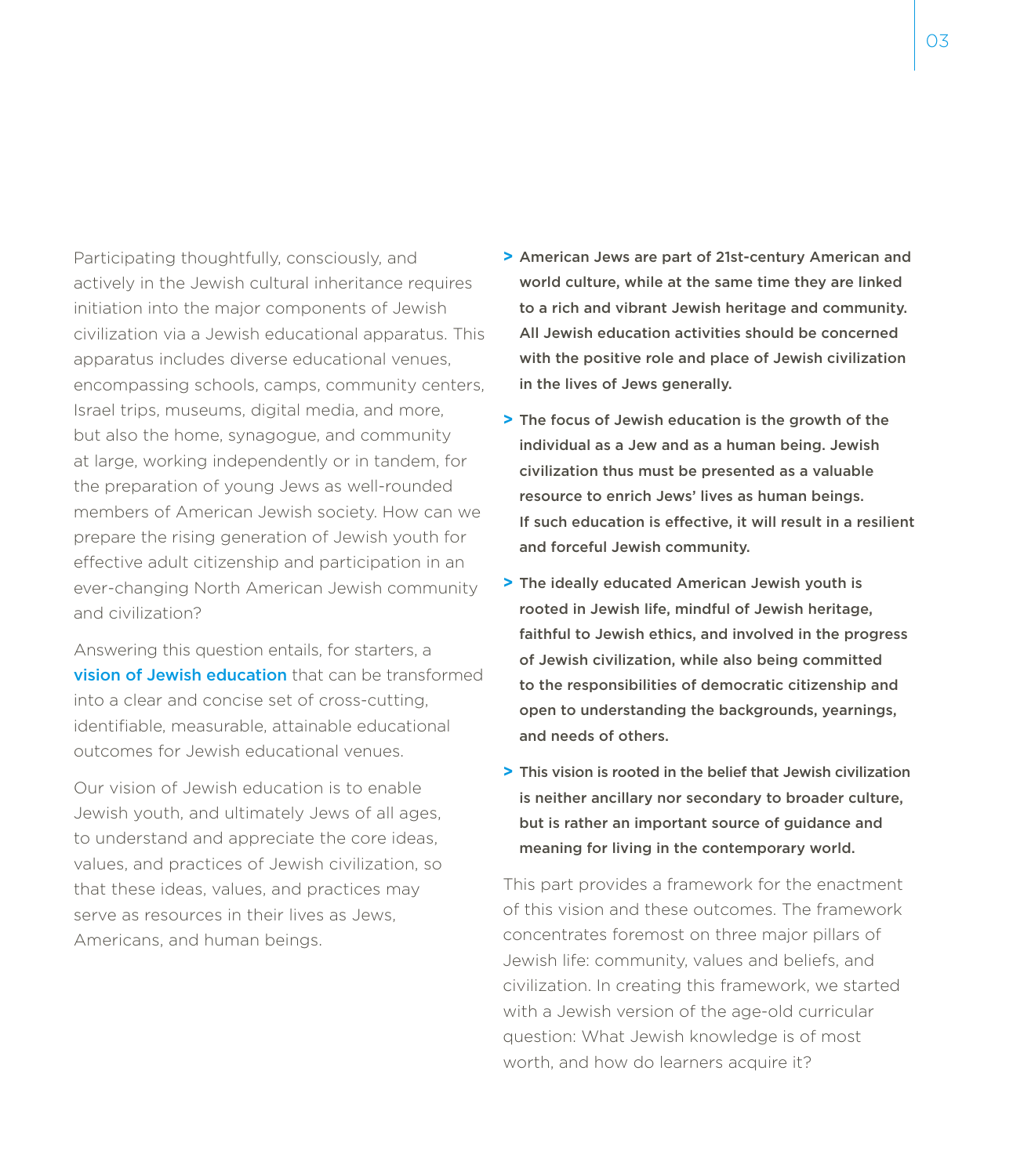Our answer takes the form of a list of 18 Jewish things we feel young Jews should know, care about, and be able to do by the age of 18—hence, the **18x18 Framework**. Overall, our conception of Jewish education goes beyond the mere acquisition of factual knowledge, however. Equally important, in our view, are tasks of understanding, evaluating, and relating to Jewish issues for the sake of the individual and the community. The essential elements of Jewish civilization, such as those articulated in this framework, are open to a range of interpretations. Children need to be inducted into skills, values, attitudes, and practices that enable them to make meaning of contemporary Jewish life.

This framework builds on the premise that the purpose of Jewish education is both instruction (the deliberate, formalized process of handing over elements of the culture by educators to learners) and enculturation (initiation into a culture, including its attitudes, practices, and values, in addition to its knowledge and skills). For each of the 18 components of Jewish civilization we identify, we see five dimensions of development in the learner that can be planned for, implemented, and measured:

- **•** KNOWLEDGE refers to familiarity with core ideas, facts, terms, and chronology that are central to the Jewish experience.
- **•** SKILLS refers to the ability to make links and create patterns out of diverse ideas and to apply them to concrete actions.
- **•** VALUES are principles or ideals that have come to be understood as lynchpins to Jewish life throughout the ages.
- **•** ATTITUDES refers to what implications these understandings and values have for me the individual. How does this aspect of Jewish life affect my life?
- **•** PRACTICES refer to actions, behaviors, and deeds that are important to Jewish life and can be performed by youths at appropriate times.

These five learning dimensions together serve as a **curriculum platform**—that is, an idea of what is and a vision of what ought to be in the curriculum. For the purposes of curriculum planning and evaluation, the learning dimensions translate roughly as follows.

| <b>KNOWLEDGE</b>        | <b>SKILLS</b>           | <b>VALUES</b>                                  | <b>ATTITUDES</b>                             | <b>PRACTICES</b>  |
|-------------------------|-------------------------|------------------------------------------------|----------------------------------------------|-------------------|
| <b>Understanding it</b> | Ability to do <i>it</i> | What it means<br>for the collective<br>(Jewry) | What it means<br>for the individual<br>(Jew) | Using or doing it |

#### Component of Jewish Civilization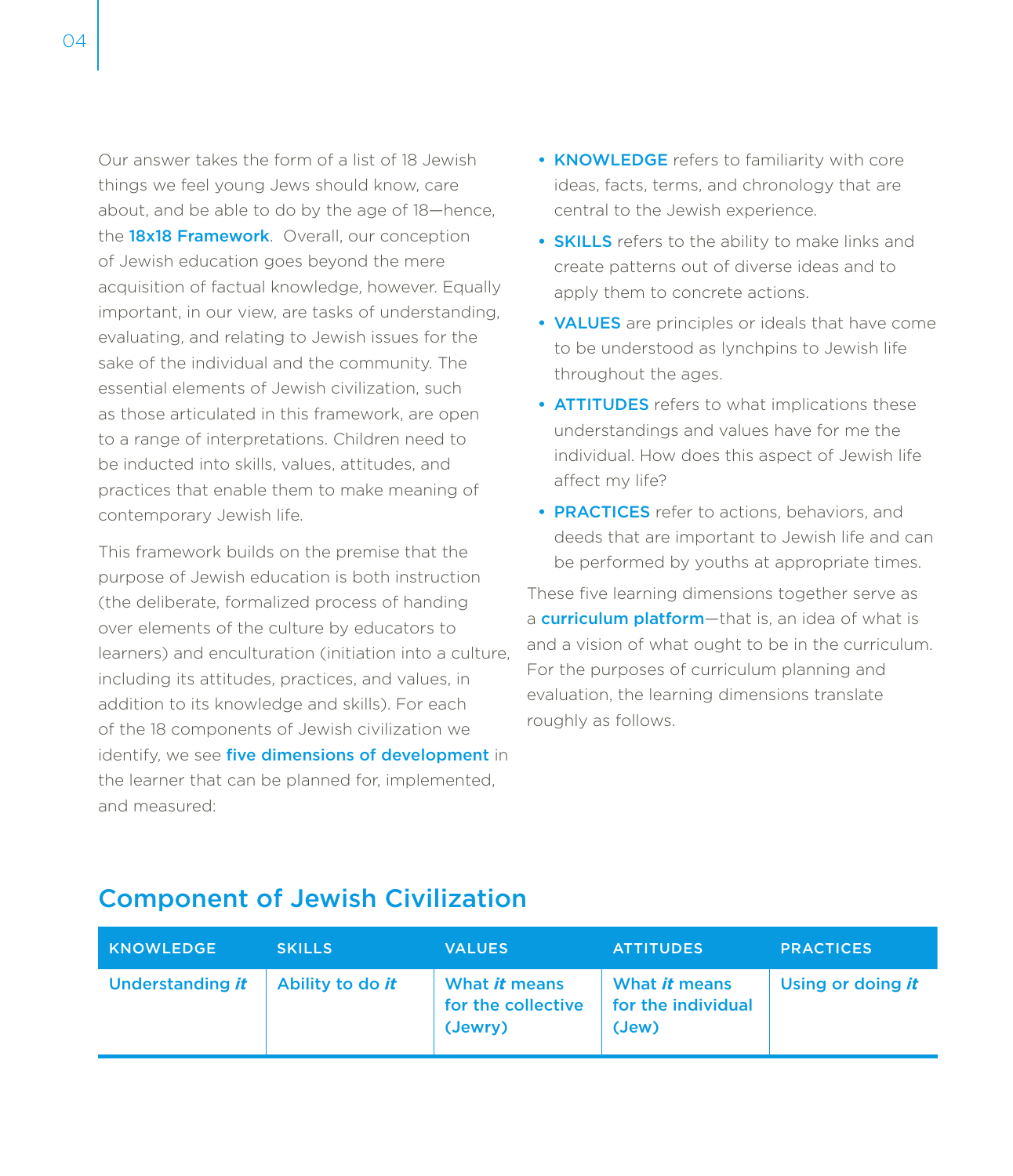#### 18 Jewish Things a Young Jew Should Know, Care About, and Be Able to Do By Age 18

Educated young Jews should have had formative experiences with the following 18 components of Jewish life by the age of 18. They should be able to articulate the ways in which they belong to the Jewish civilization and community, while recognizing that these points of connection will likely evolve, grow, and mature over time.

- 1. Feel part of a chain of Jewish tradition, as both recipients and co-creators
- 2. Feel connected to Jews around the world
- 3. Have Jewish friends
- 4. Engage with Jewish role models and personalities
- 5. Participate in the *kehilla* (Jewish community)
- 6. Regard Judaism as a relevant source of wisdom for their questions about life and its meaning
- 7. Appreciate *tikkun olam* (repairing the world) as a core Jewish value and perform acts of *gemilut chasadim* (giving of loving- kindness)
- 8. Care about and connect with Israel
- 9. Read and interpret sacred and historical texts and be able to discern Jewish core narratives (stories, sagas, events) and values within them
- 10. Recognize the role wrestling with God has played in Jewish life
- 11. Open themselves up to divinity through theology, prayer, study, or other spiritual practices
- 12. Understand the mutual influence of Jewish and broader culture on each other and on contemporary Jews
- 13. Be able to identify critical issues facing American Jewry and be motivated to act on them
- 14. Understand the meanings and performance of Jewish *mitzvot*
- 15. Participate in various Jewish rituals, customs, holidays, and lifecycle events, and appreciate their history and meaning
- 16. Comprehend and utilize Hebrew words and other Jewish terminology
- 17. Partake in Jewish culinary traditions
- 18. Experience Jewish arts and culture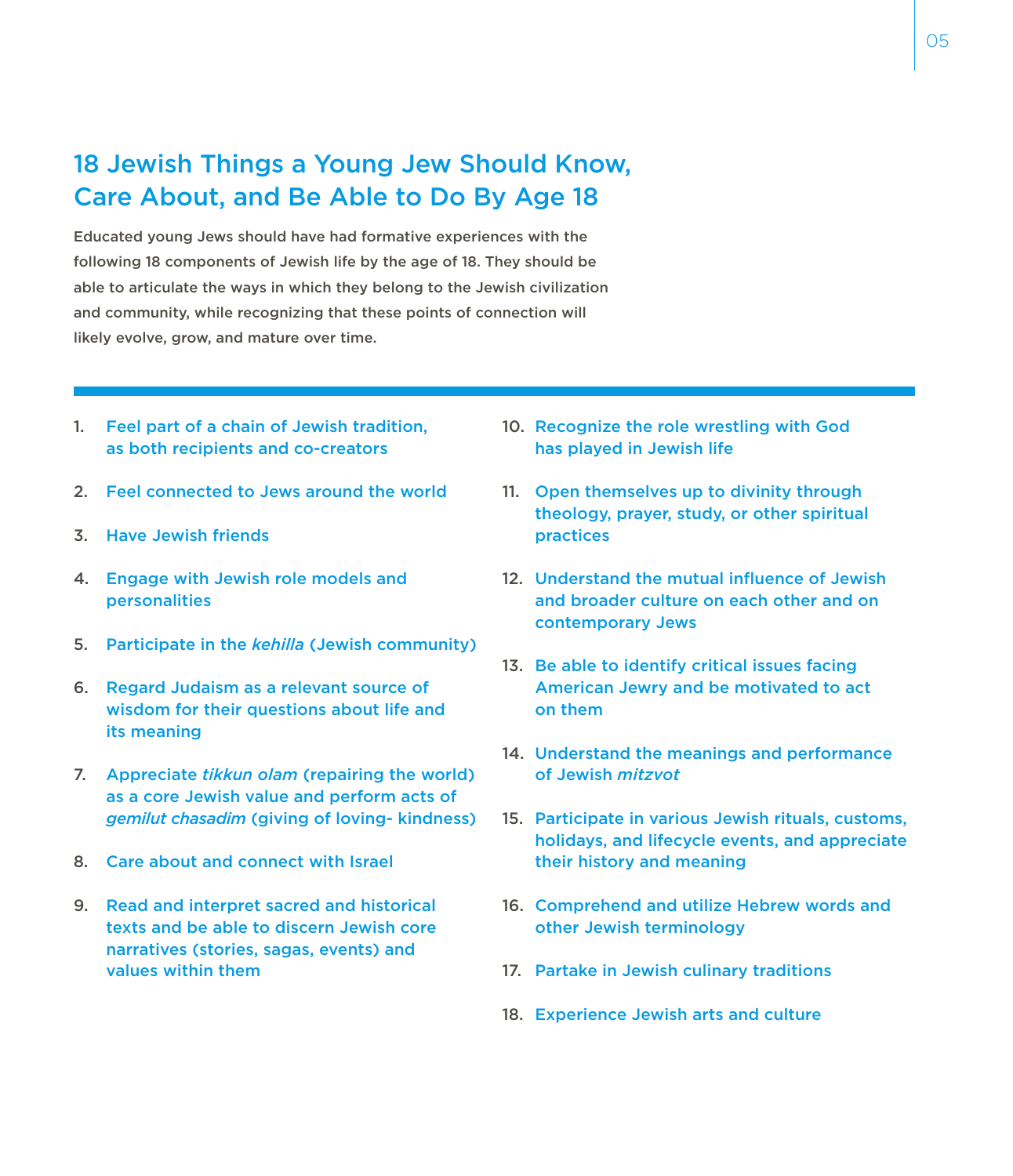#### Feel part of<br>a chain of Jewish<br>tradition, as both<br>recipients and<br>co-creators a chain of Jewish tradition, as both recipients and co-creators

Jewish life is shaped by the transmission and interpretation of a heritage that is rooted in Torah and a historical tradition that continues to this day. Young Jews should understand and explain core traditions, be able to articulate how these traditions do or do not fit into their lives, and feel empowered to reinterpret and re-fashion these traditions for a better fit in contemporary times.

| <b>KNOWLEDGE</b>                                                                                                                                                                                                                                           | <b>SKILLS</b>                                                                                                                                                                                                                           | <b>VALUES</b>                                                                                                           | <b>ATTITUDES</b>                                                                                                     | <b>PRACTICES</b>                                                                                                                                       |
|------------------------------------------------------------------------------------------------------------------------------------------------------------------------------------------------------------------------------------------------------------|-----------------------------------------------------------------------------------------------------------------------------------------------------------------------------------------------------------------------------------------|-------------------------------------------------------------------------------------------------------------------------|----------------------------------------------------------------------------------------------------------------------|--------------------------------------------------------------------------------------------------------------------------------------------------------|
| Understand core<br>religious, historical,<br>and cultural<br>traditions in Jewish<br>life. What is Jewish<br>tradition, and<br>what comprises<br>tradition: religiously?<br>historically?<br>culturally?<br>How does (or<br>doesn't) it last<br>over time? | Be able to find<br>and evaluate<br>critically various<br>interpretations<br>of core Jewish<br>traditions in<br>religious, historical,<br>and/or artistic<br>sources, with an eye<br>toward how Jews<br>balance tradition<br>and change. | Tradition, in its<br>many forms, helps<br>inspire our personal<br>ties and collective<br>connections to<br>Jewish life. | Feel empowered<br>to reinterpret and<br>re-fashion Jewish<br>tradition for a better<br>fit in contemporary<br>times. | Articulate how<br>Jewish traditions do<br>(or do not) fit into<br>your life in today's<br>world, why, and<br>in what ways they<br>might in the future. |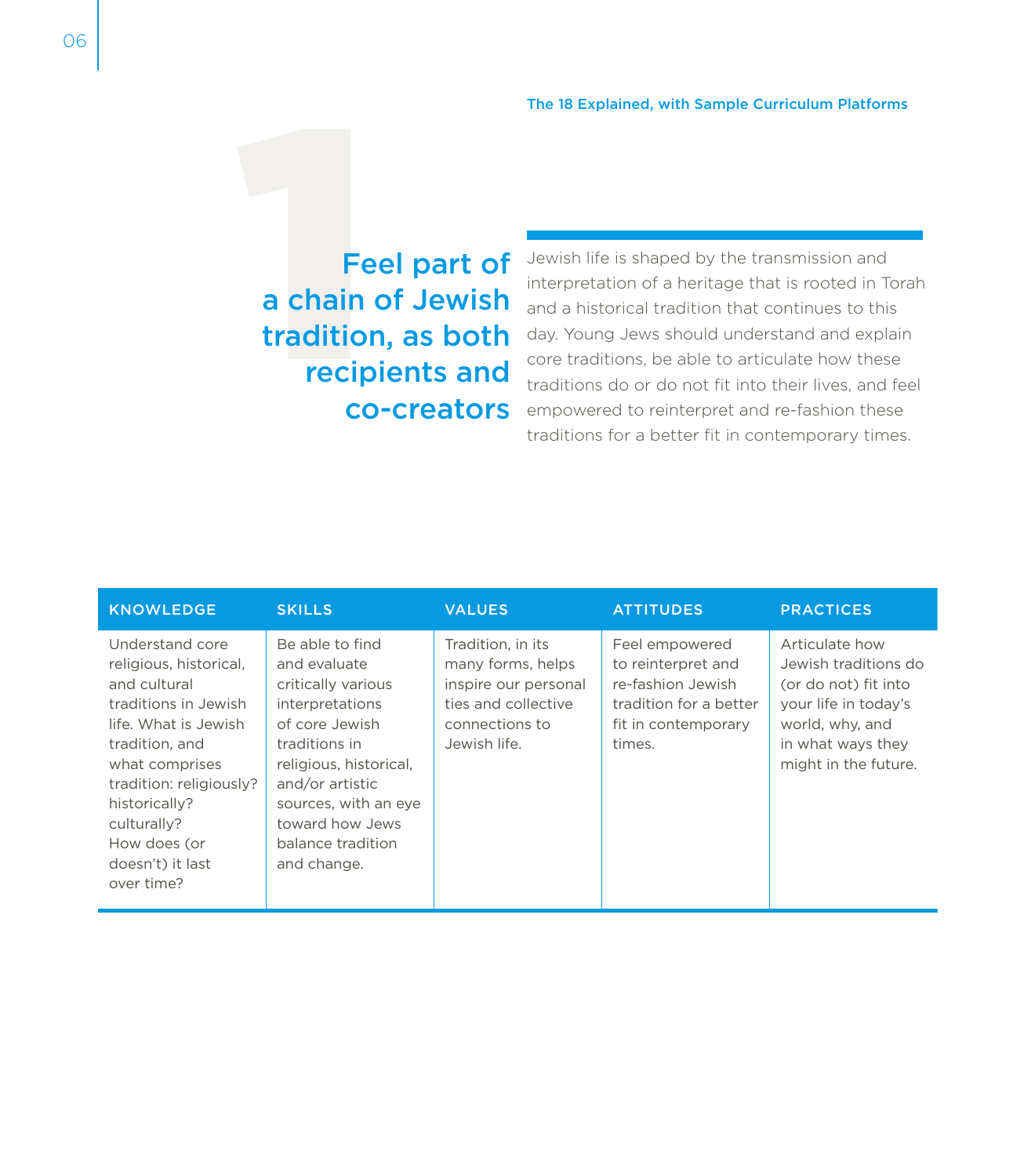## Feel con<br>to Jews<br>the Feel connected to Jews around the world

Jewish communities often diverge from one another in place, context, lifestyle, and outlook, but they also comprise a larger, all-encompassing community: the Jewish people. Judaism emphasizes the notion of *klal Yisrael*—that all Jews are responsible for one another. This imperative has expressed itself in the ongoing concern of Jews for each other, and for a sense of community, over time and place. Young Jews should develop a sense of belonging to the Jewish people and civilization by appreciating a shared history, religion, culture, language, and/or nation.

| <b>KNOWLEDGE</b>                                                                                                                                                                                                                                                                                                                                                           | <b>SKILLS</b>                                                                                                                                                                                                        | <b>VALUES</b>                                                                                                                                                                                                                                           | <b>ATTITUDES</b>                                                                                                                                                                    | <b>PRACTICES</b>                                                                                                                                                              |
|----------------------------------------------------------------------------------------------------------------------------------------------------------------------------------------------------------------------------------------------------------------------------------------------------------------------------------------------------------------------------|----------------------------------------------------------------------------------------------------------------------------------------------------------------------------------------------------------------------|---------------------------------------------------------------------------------------------------------------------------------------------------------------------------------------------------------------------------------------------------------|-------------------------------------------------------------------------------------------------------------------------------------------------------------------------------------|-------------------------------------------------------------------------------------------------------------------------------------------------------------------------------|
| Understand the<br>value of klal Yisrael-<br>that all Jews are<br>responsible for one<br>another-and its<br>relevance to Jewish<br>peoplehood and<br>community today.<br>Cite historical<br>examples of mutual<br>Jewish responsibility<br>on the local (e.g.,<br>local community<br>structures) and global<br>(e.g., connection<br>of world Jewish<br>communities) levels. | Be able to connect<br>and communicate<br>with Jews in other<br>communities<br>and other lands<br>through common<br>religious, ethnic,<br>and/or cultural<br>backgrounds,<br>interests, discourses,<br>and practices. | Jews have a<br>collective past<br>(social history of a<br>people and religion).<br>present (diversity<br>and pluralism across<br>the Jewish world).<br>and purpose (shared<br>concerns, covenants,<br>and commitments<br>among Jews the<br>world over). | Develop a sense of<br>belonging to the<br>Jewish peoplehood<br>and civilization by<br>appreciating shared<br>history, religion,<br>culture, language,<br>and/or nation<br>(Israel). | Embark on live<br>or virtual visits<br>to Jewish sites.<br>and engage in<br>face-to-face or<br>digital interactions<br>with Jews unlike<br>ourselves in other<br>communities. |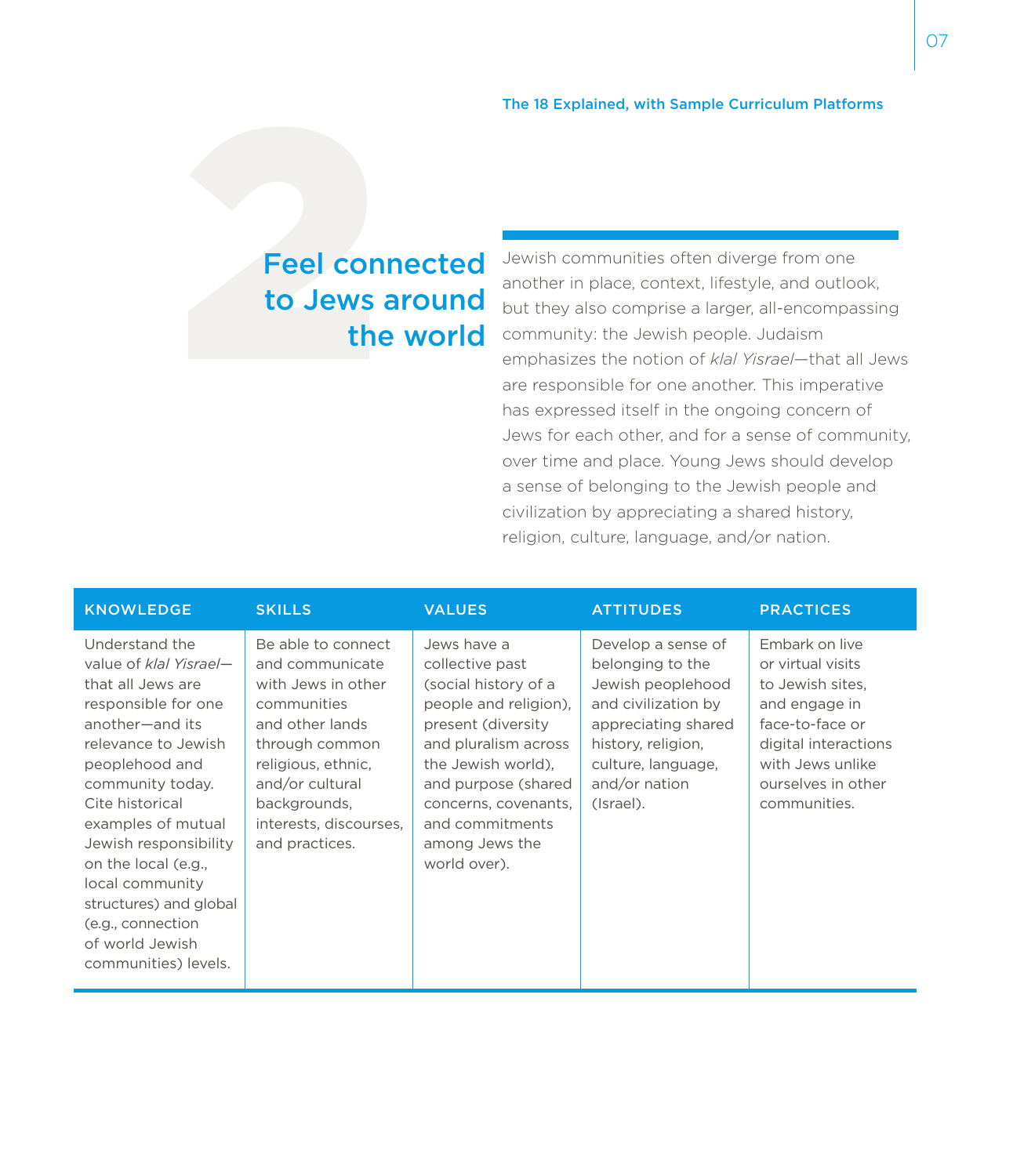# Have Jewish<br>friends friends

Social networks and friendships are important forces in shaping Jewish connectedness. Jewish friends influence each other in myriad ways, including choices about participation in certain programs or experiences (e.g., summer camp, educational travel, choice of college). Living a Jewish life is enhanced by strong peer connections whose values, interests, and lifestyles are mutually meaningful and reinforcing. Young Jews should seek out and form close relationships with Jewish peers of any/all stripes.

| <b>KNOWLEDGE</b>                                                                                                                            | <b>SKILLS</b>                                                                                                                                                                                   | <b>VALUES</b>                                                                                                                                                                                                                    | <b>ATTITUDES</b>                                                                                                                                                                                                  | <b>PRACTICES</b>                                                                                                              |
|---------------------------------------------------------------------------------------------------------------------------------------------|-------------------------------------------------------------------------------------------------------------------------------------------------------------------------------------------------|----------------------------------------------------------------------------------------------------------------------------------------------------------------------------------------------------------------------------------|-------------------------------------------------------------------------------------------------------------------------------------------------------------------------------------------------------------------|-------------------------------------------------------------------------------------------------------------------------------|
| Recognize how peer<br>connections among<br>Jews foster Jewish<br>community and<br>commitments and<br>influence important<br>life decisions. | Be able to seek<br>out in-person and/<br>or digital Jewish<br>social networks and<br>find opportunities<br>for connection to<br>Jewish peers in<br>structured programs<br>or informal settings. | Living a Jewish life is<br>enhanced by being<br>part of an inclusive<br>Jewish community<br>comprising of diverse<br>Jewish associates<br>who share values.<br>concerns, and life<br>styles that can be<br>mutually reinforcing. | Be open to forming<br>close relationships<br>with Jewish peers.<br>Social networks<br>need not be<br>exclusively Jewish,<br>to be sure, but it is<br>worthwhile to seek<br>out relationships<br>with fellow Jews. | Participate in<br>formal or informal<br>Jewish activities<br>that introduce you<br>to other Jews who<br>share your interests. |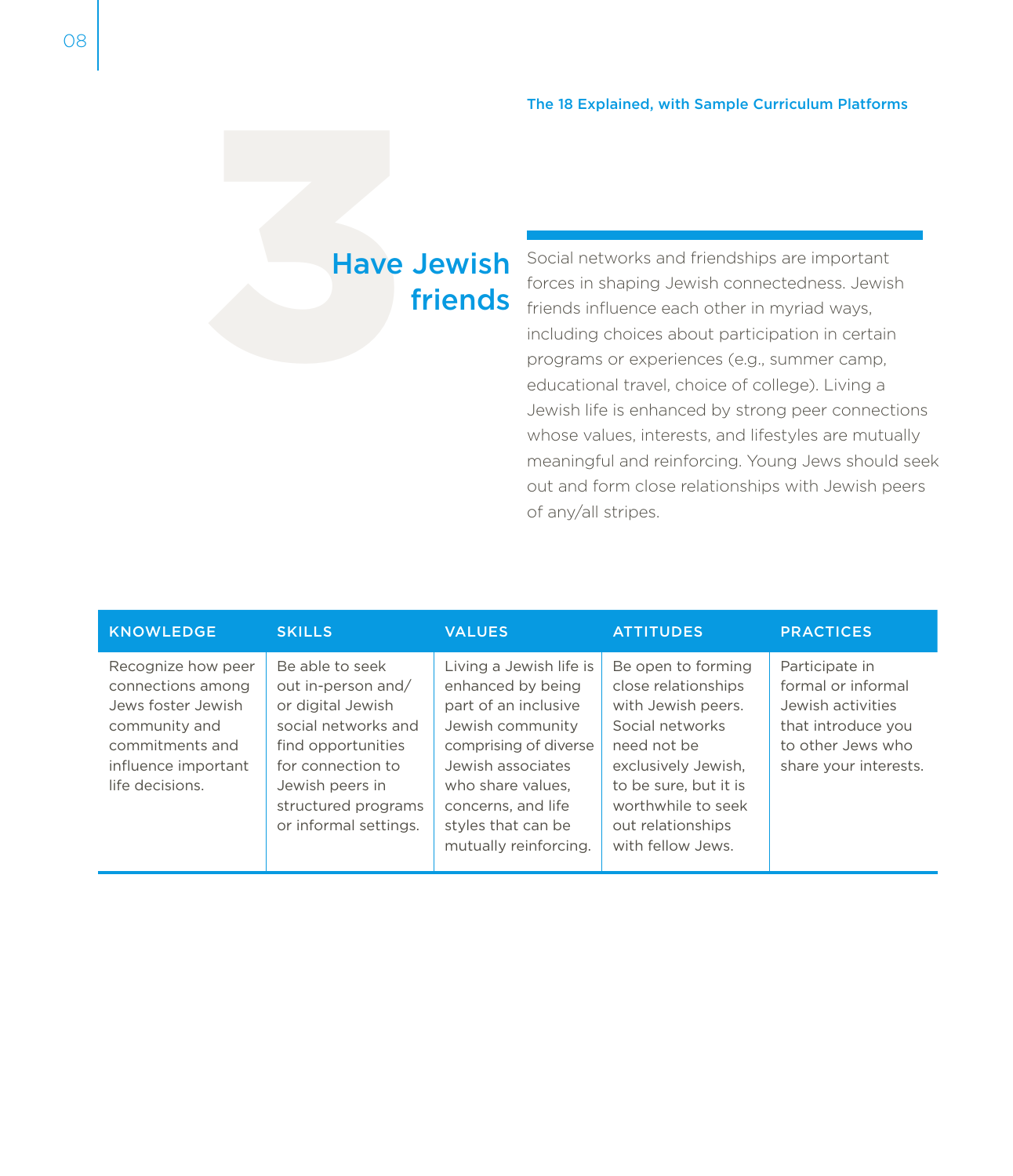## Engage with<br>Jewish role<br>models and<br>personalities Jewish role models and personalities

Role models have an important place in shaping a sense of who we are and want to be. Historical and contemporary Jewish role models include religious figures (such as rabbis, sages, scholars), secular achievers (such as in business, science, government, law, culture), and prominent people in our everyday lives (such as parents, peers, teachers) on the worldwide, national, and/or local levels. Young Jews who identify with positive Jewish role models can be motivated toward personal achievements that make a positive difference in the world and that demonstrate commitment to Jewish life.

| <b>KNOWLEDGE</b>                                                                                                                                                                                                                                                                      | <b>SKILLS</b>                                                                                                     | <b>VALUES</b>                                                                                                                                                                                                                      | <b>ATTITUDES</b>                                                                                                                                                  | <b>PRACTICES</b>                                                                                                                                       |
|---------------------------------------------------------------------------------------------------------------------------------------------------------------------------------------------------------------------------------------------------------------------------------------|-------------------------------------------------------------------------------------------------------------------|------------------------------------------------------------------------------------------------------------------------------------------------------------------------------------------------------------------------------------|-------------------------------------------------------------------------------------------------------------------------------------------------------------------|--------------------------------------------------------------------------------------------------------------------------------------------------------|
| Learn about historical<br>and contemporary<br>Jewish role models.<br>including religious<br>figures (such as<br>rabbis, sages, scholars)<br>and secular achievers<br>(such as in business,<br>science, government,<br>culture) on the<br>worldwide, national,<br>and/or local levels. | Be able to articulate<br>who and/or what<br>types of Jewish<br>personalities are<br>your role models,<br>and why. | The rabbis in Pirkei<br>Avot implore young<br>learners to, first and<br>foremost, "acquire<br>for yourself a<br>teacher," reflecting<br>a longstanding<br>emphasis in Jewish<br>culture on revering<br>mentors and role<br>models. | Be open to seeking<br>out and calling on<br>Jewish mentors and<br>role models to help<br>guide your young<br>adult life in both<br>Jewish and secular<br>matters. | Ask your own role<br>models or elders<br>who their role<br>models were and<br>how these role<br>models tangibly<br>influenced your<br>own role models. |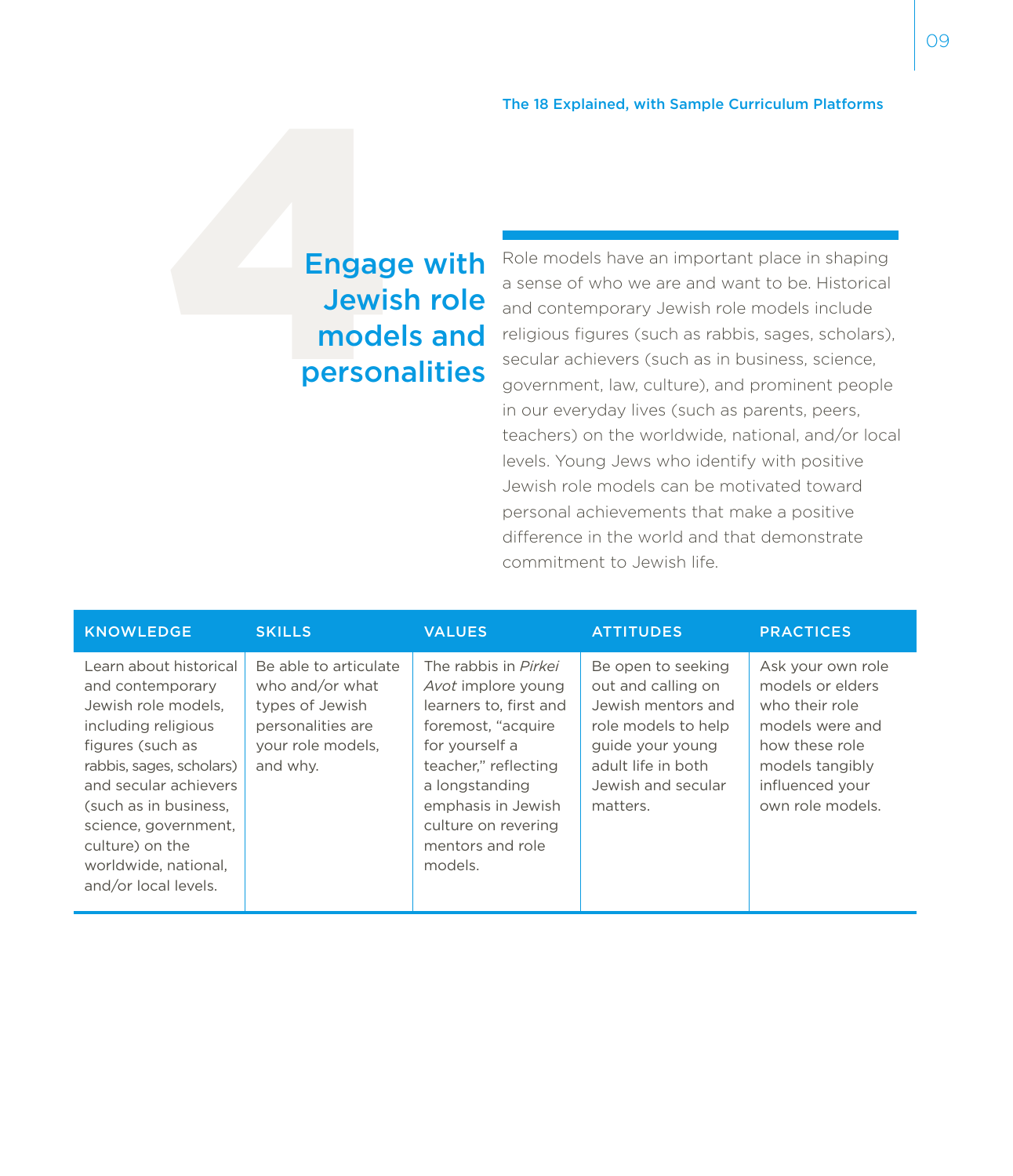## Participate<br>
in the *kehilla*<br>
(Jewish<br>
community) in the *kehilla* (Jewish community)

*Kehilla* plays a central role in Jewish civilization. Participation in *kehilla* is both a value and a practice that has been central to the preservation of Jewish life over the ages. Young Jews should come to appreciate the value of the organized Jewish community for its professional, logistical, philanthropic, and spiritual support of almost all Jewish activities, by engaging in Jewish communal life.

| <b>KNOWLEDGE</b>                                                                                                                                                                                                                              | <b>SKILLS</b>                                                                                                                                                                                     | <b>VALUES</b>                                                                                            | <b>ATTITUDES</b>                                                                                                                                                                                                                                    | <b>PRACTICES</b>                                                                                                                                                                          |
|-----------------------------------------------------------------------------------------------------------------------------------------------------------------------------------------------------------------------------------------------|---------------------------------------------------------------------------------------------------------------------------------------------------------------------------------------------------|----------------------------------------------------------------------------------------------------------|-----------------------------------------------------------------------------------------------------------------------------------------------------------------------------------------------------------------------------------------------------|-------------------------------------------------------------------------------------------------------------------------------------------------------------------------------------------|
| Understand the<br>functioning of<br>diverse Jewish<br>communities in<br>biblical Israel, pre-<br>modern Spain, and<br>19th century Poland<br>(as examples).<br>and derive<br>generalizations<br>about the place of<br>kehilla in Jewish life. | Apply<br>understandings<br>of the function<br>of community in<br>Jewish history to<br>the workings of<br>your local Jewish<br>community today,<br>considering<br>similarities and<br>differences. | Kehilla is central<br>to Jewish life and<br>touches all aspects<br>of collective and<br>individual life. | Appreciate the<br>various forms kehilla<br>takes in daily life,<br>from a morning<br>minyan, to a social<br>service agency, to a<br>wedding ceremony,<br>and much more,<br>demonstrating that<br>Jews are never alone<br>at moments that<br>matter. | Explore and<br>participate in an<br>experience of the<br>kehilla in action.<br>such as a social<br>welfare organization,<br>political rally, or<br>community decision-<br>making process. |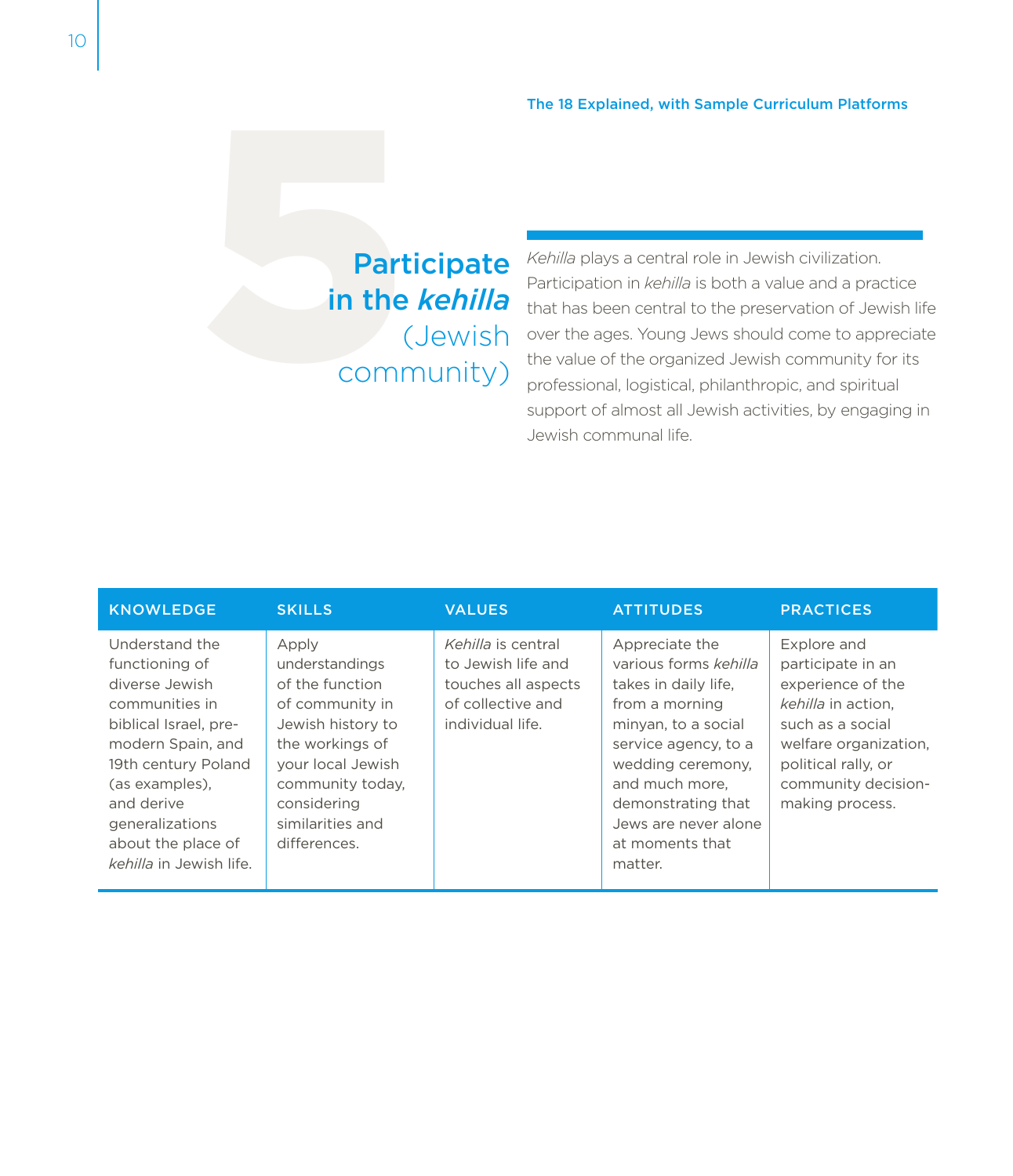Regard Juda<br>
a relevant<br>
of wisdom fo<br>
questions ab<br>
and its m Regard Judaism as a relevant source of wisdom for their questions about life and its meaning

Jewish texts and sources ask and answer some of the important questions of life: What is life? How are we created? What is the meaning of life? How does history happen? Is there a divine force? What is the good? Jewish education is not distinct from, but rather is very centrally preoccupied with these very personal questions that we all face. Young Jews should be able to look to Jewish sources to understand and enrich their lives as human beings.

| <b>KNOWLEDGE</b>                                                                                                                                                                      | <b>SKILLS</b>                                                                                                                                                                                                                                       | <b>VALUES</b>                                                                                                                                                                                                                                           | <b>ATTITUDES</b>                                                                                                                                                                                                                                         | <b>PRACTICES</b>                                                                                                                            |
|---------------------------------------------------------------------------------------------------------------------------------------------------------------------------------------|-----------------------------------------------------------------------------------------------------------------------------------------------------------------------------------------------------------------------------------------------------|---------------------------------------------------------------------------------------------------------------------------------------------------------------------------------------------------------------------------------------------------------|----------------------------------------------------------------------------------------------------------------------------------------------------------------------------------------------------------------------------------------------------------|---------------------------------------------------------------------------------------------------------------------------------------------|
| Understand that<br>Judaism, at its<br>core, addresses<br>meaningful life<br>questions, such as:<br>Who am I? What are<br>my beliefs? What<br>are my values? What<br>does "good" mean? | Be able to interpret<br>classic biblical<br>stories (e.g., Garden<br>of Eden. Noah's Ark.<br>the Binding of Isaac)<br>as expressions of<br>life's big existential<br>questions, rather<br>than merely as<br>tales or sagas of an<br>ancient people. | Study, discussion,<br>and deliberation<br>about life's big<br>questions with wise<br>teachers and peers<br>in one's family and<br>community is an<br>obligation on par<br>with Jewish ritual<br>and practice and<br>central to living a<br>Jewish life. | Realize that Judaism<br>asks some of the<br>same big existential.<br>moral questions<br>about values, beliefs,<br>and behaviors as<br>other faiths do-i.e.,<br>these are core<br>human dilemmas-<br>and that Judaism<br>can provide relevant<br>answers. | Identify traditional<br>and contemporary<br>Jewish responses to<br>some of your own<br>big questions about<br>life, meaning, and<br>values. |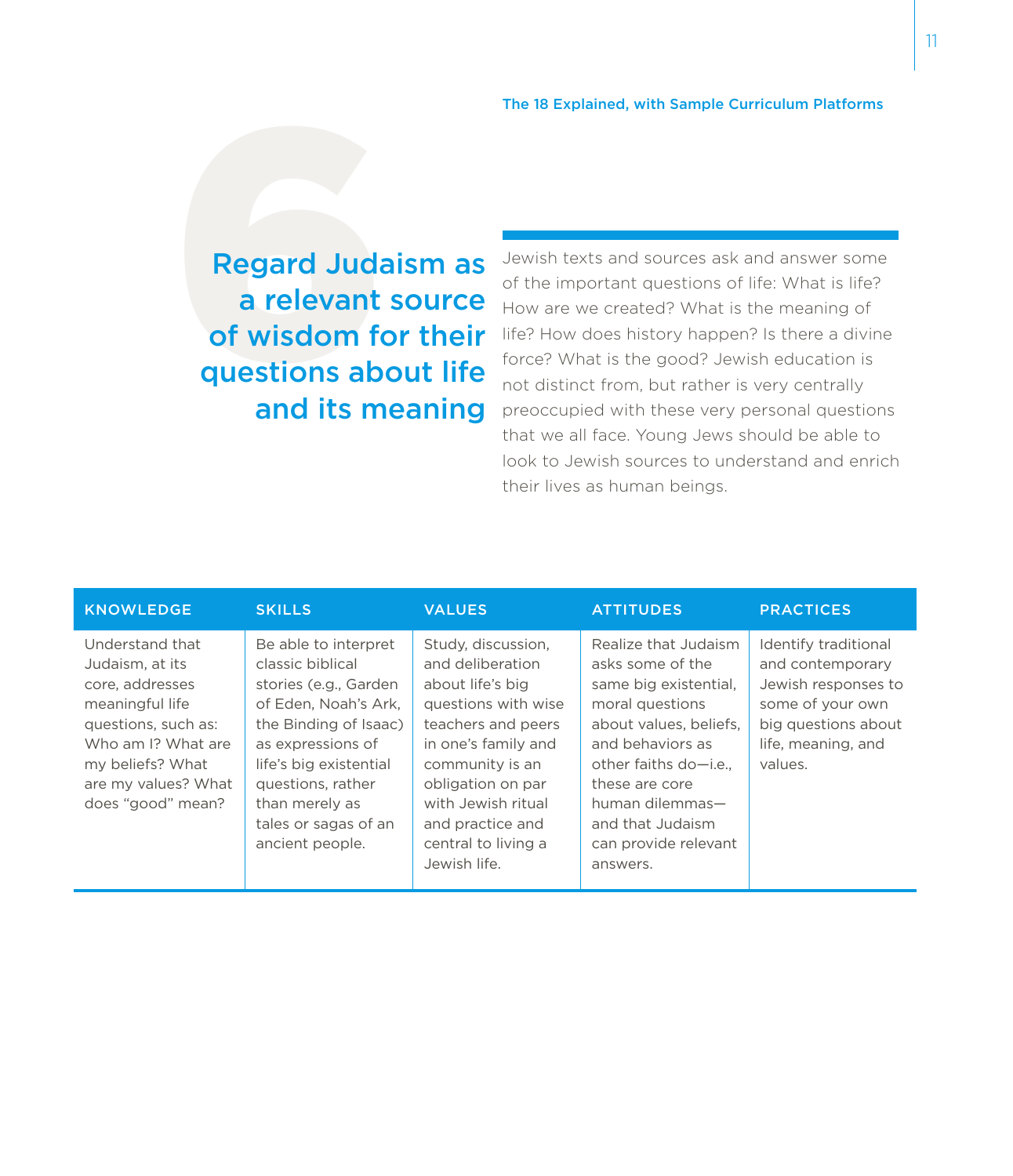Appreciate *tikkun olam*<br> **Appreciate** *tikkun olam*<br> **Core Jewish value,<br>
and perform acts of<br>** *gemilut chasadim* (repairing the world) as a core Jewish value, and perform acts of *gemilut chasadim*  (giving of loving-kindness)

*Tikkun olam* has come to mean concern for justice, loving-kindness, and improving the world, as well as aiding the weak, oppressed, and needy the world over. These concepts find their earliest expressions in the Bible, particularly the prophetic teachings, and have reverberated in different times, places, and circumstances through history, up to the present day. Young Jews should appreciate the centrality of *tikkun olam* to Jewish tradition, as reflected in core Jewish texts, and they should develop positive dispositions toward performing acts of *gemilut chasadim* (giving of loving-kindness).

| <b>KNOWLEDGE</b>                                                                                                                                    | <b>SKILLS</b>                                                                                                                                                                                | <b>VALUES</b>                                                                                                                                                                                             | <b>ATTITUDES</b>                                                                                                                | <b>PRACTICES</b>                                                                                                                                       |
|-----------------------------------------------------------------------------------------------------------------------------------------------------|----------------------------------------------------------------------------------------------------------------------------------------------------------------------------------------------|-----------------------------------------------------------------------------------------------------------------------------------------------------------------------------------------------------------|---------------------------------------------------------------------------------------------------------------------------------|--------------------------------------------------------------------------------------------------------------------------------------------------------|
| Understand the<br>biblical notion of the<br>phrase tikkun olam.<br>focusing especially<br>on how the prophets<br>understood<br>repairing the world. | Be able to identify<br>actions and ideas<br>today that constitute<br>the notion of<br>repairing the world,<br>including what<br>constitutes "repair"<br>and what constitutes<br>the "world." | Judaism emphasizes<br>the idea that the<br>present world can<br>be improved by our<br>well-intentioned<br>ideas and actions.<br>and that humans are<br>partners in making<br>the world a better<br>place. | Develop a positive<br>disposition toward<br>seeing tikkun olam<br>as an imperative for<br>both the Jewish and<br>broader world. | Engage in a<br>sustained activity of<br>gemilut chasadim<br>that demonstrates<br>your understanding<br>and commitment<br>to this core Jewish<br>value. |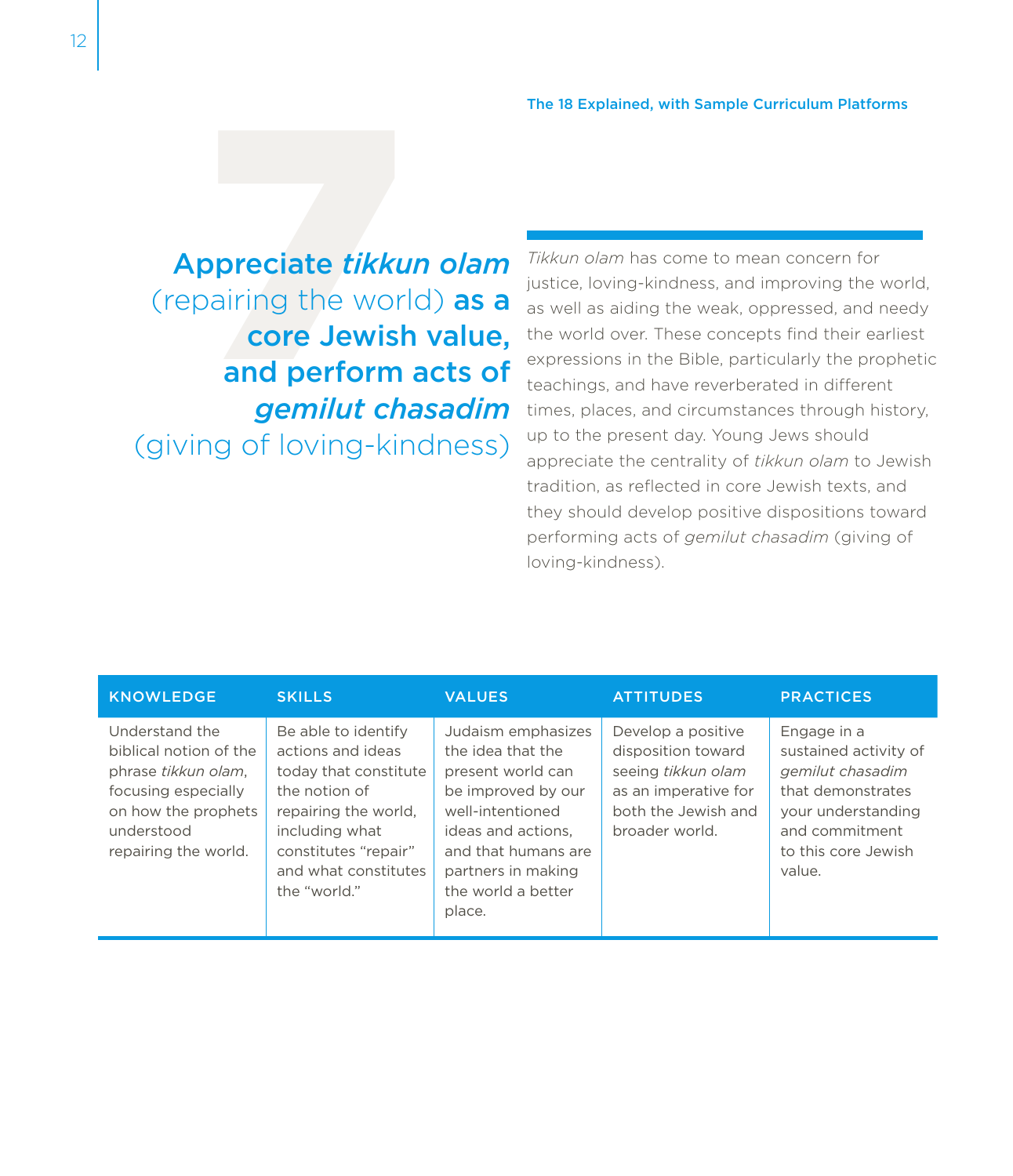# Care about<br>and connect<br>with Israel and connect with Israel

The establishment of the State of Israel is one of the important milestones of Jewish history. Its meaning for contemporary Jewry is inspiring and complicated, meaningful and complex, and it generates intensive, deep, open exploration and contemplation. A relational approach to Israel education suggests that individuals can derive meaning both from caring about Israel (i.e., Israel matters to them) and caring for Israel (i.e., connecting with Israel), while engaged in serious questioning. Young Jews should understand the history of the creation of the modern state, the dynamics of contemporary Israel, and the multifaceted issues and nuances involved in these narratives. They should also explore the meaning(s) of Israel for their lives.

| <b>KNOWLEDGE</b>                                                                                                                                                                                                                                                                                                                   | <b>SKILLS</b>                                                                                                                   | <b>VALUES</b>                                                                                                                                                                                                                                                                                      | <b>ATTITUDES</b>                                                                                                                                             | <b>PRACTICES</b>                                                                                                                                                                                                                             |
|------------------------------------------------------------------------------------------------------------------------------------------------------------------------------------------------------------------------------------------------------------------------------------------------------------------------------------|---------------------------------------------------------------------------------------------------------------------------------|----------------------------------------------------------------------------------------------------------------------------------------------------------------------------------------------------------------------------------------------------------------------------------------------------|--------------------------------------------------------------------------------------------------------------------------------------------------------------|----------------------------------------------------------------------------------------------------------------------------------------------------------------------------------------------------------------------------------------------|
| Understand core<br>ideas, events, and<br>facts related to the<br>place of Israel in<br>Jewish tradition:<br>the creation of<br>the modern State<br>of Israel and its<br>achievements<br>over time; and<br>complications that<br>have resulted from<br>the existence of<br>a Jewish state,<br>vis-à-vis Jews and<br>non-Jews alike. | Be able to articulate<br>understandings and<br>verifications as to<br>why Israel is a core<br>part of the Jewish<br>experience. | In Jewish life, "Israel"<br>means a historical<br>place, a religious<br>site, a contemporary<br>society, a modern<br>state, an ongoing<br>aspiration, and/<br>or an idea and<br>dream fulfilled or<br>unfulfilled. Relating<br>to Israel in some<br>way is important for<br>Jewish identification. | Belief in Israel-like<br>most aspects of<br>Jewish belief-<br>includes faith and<br>questioning, pride<br>and problems, and<br>appreciation and<br>critique. | Acquire enough<br>knowledge about<br>and experience with<br>Israel (including<br>visits to Israel) to<br>be able to engage<br>in thoughtful<br>conversation<br>concerning diverse<br>(Jewish and non-<br>Jewish) narratives<br>about Israel. |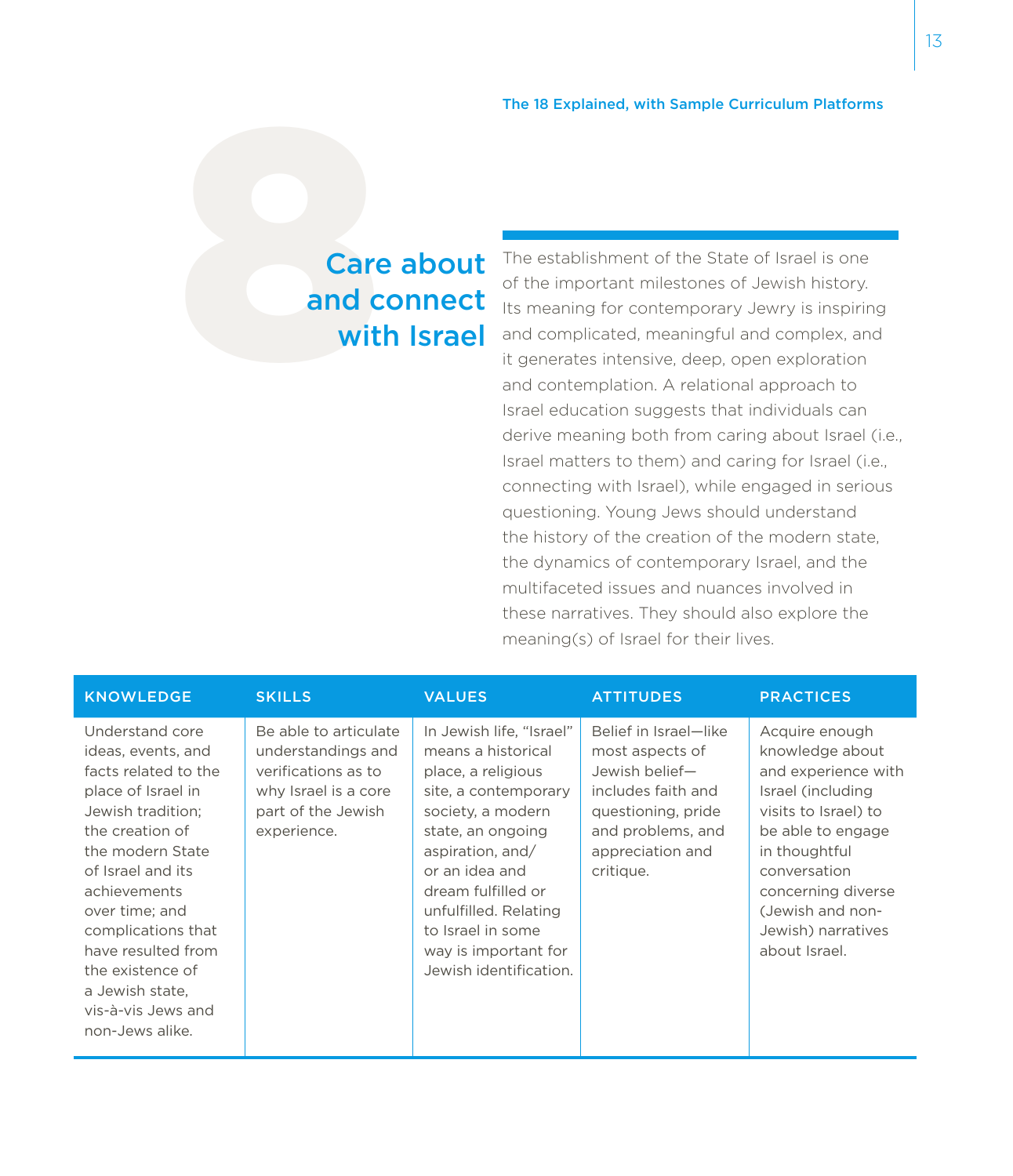**Read and inf**<br>ed and historica<br>and be able to d<br>Jewish core nar<br>es, sagas, event Read and interpret sacred and historical texts and be able to discern Jewish core narratives (stories, sagas, events) and values within them

Jewish civilization is replete with core narratives that have their origins in the Bible and have continued to shape Jewish civilization throughout the centuries. They include:

- **>** EXODUS from oppression to liberation
- **>** SINAI the role of covenant and law in life
- **>** TORAH the notion of study as integral to life
- **>** ZION the role of Israel in the Jewish experience
- **>** REDEMPTION the role of the ideal society, Messianism, and redemption in Jewish tradition

Young Jews should have skills to be able to read, analyze, and delve into the deeper meanings of sacred and historical texts in which these narratives and values feature prominently. They should be able to reflect on their own views of these narratives and values.

| <b>KNOWLEDGE</b>                                                                                                                                    | <b>SKILLS</b>                                                                                                                                                                                                                                                           | <b>VALUES</b>                                                                                                                                                                                                                                                                                  | <b>ATTITUDES</b>                                                                                                                                                                                                                  | <b>PRACTICES</b>                                                                                                                                                                                   |
|-----------------------------------------------------------------------------------------------------------------------------------------------------|-------------------------------------------------------------------------------------------------------------------------------------------------------------------------------------------------------------------------------------------------------------------------|------------------------------------------------------------------------------------------------------------------------------------------------------------------------------------------------------------------------------------------------------------------------------------------------|-----------------------------------------------------------------------------------------------------------------------------------------------------------------------------------------------------------------------------------|----------------------------------------------------------------------------------------------------------------------------------------------------------------------------------------------------|
| Identify and<br>understand some<br>of the core master-<br>narratives of Jewish<br>life, including Exodus,<br>Sinai, Torah, Zion,<br>and Redemption. | Be able to<br>articulate a basic<br>understanding of<br>these foundational<br>narratives to<br>uncover the<br>values inherent<br>in the narratives<br>(e.g., freedom,<br>justice, dignity)<br>and to express a<br>connection of<br>those values to<br>one's life today. | These master-<br>narratives are<br>essential to<br>understanding<br>Judaism and Jewish<br>life. Even if they<br>each represent a<br>form of Jewish truth.<br>there is a range<br>of interpretation<br>among Jewish<br>communities and<br>individuals regarding<br>each of these<br>narratives. | These narratives-<br>and the interpretation<br>of these narratives-<br>continually evolve,<br>and you can<br>participate in that<br>process by applying<br>the narrative to new<br>contexts and/or<br>adding your voice<br>to it. | Seek out<br>instantiations of<br>these narratives in<br>Jewish practice<br>(e.g., Exodus during<br>the Passover seder)<br>and provide your<br>own interpretation<br>of how they<br>resonate today. |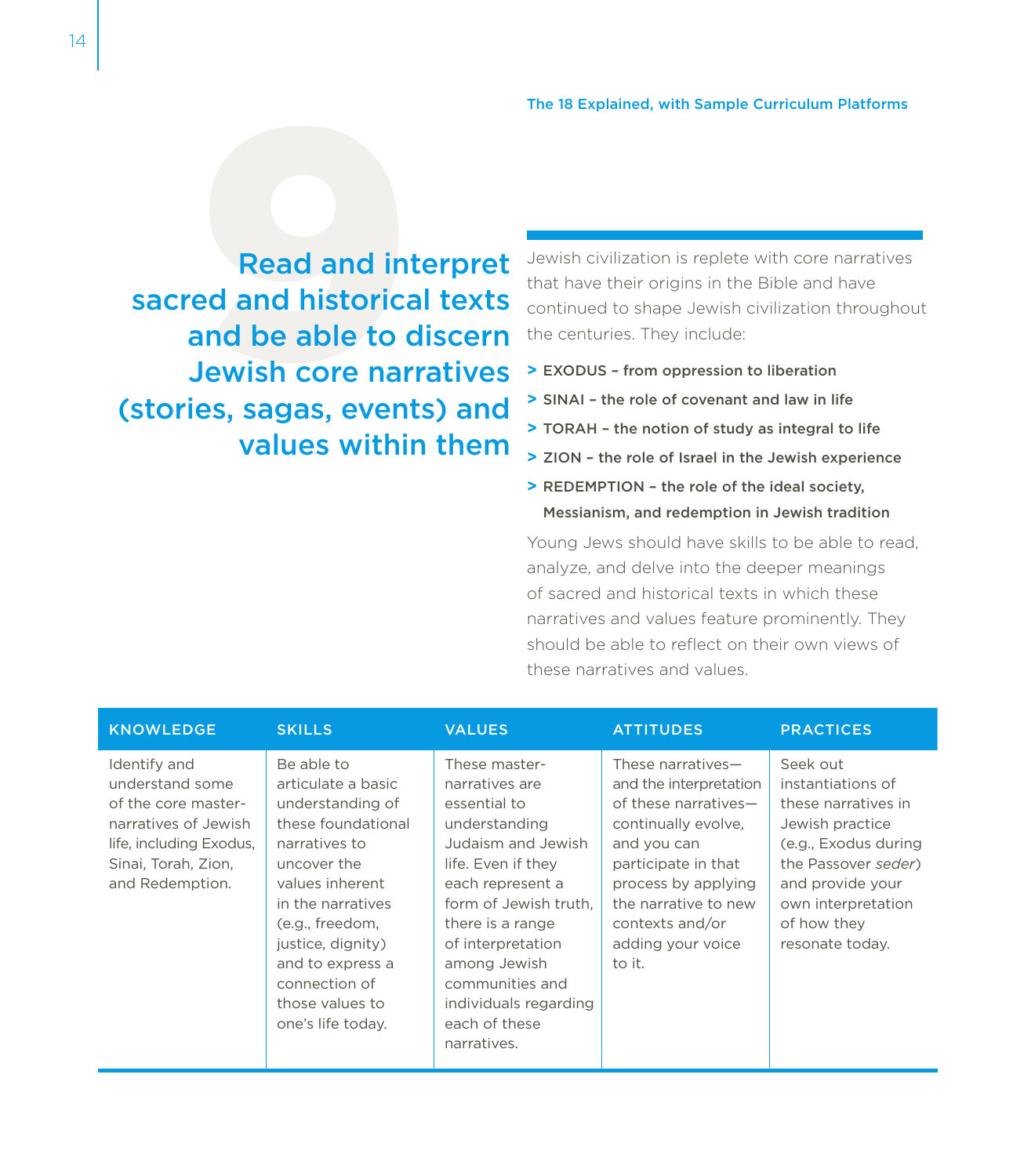## Recognize<br>the role wrestling<br>with God has played<br>in Jewish life the role wrestling with God has played in Jewish life

The belief in an omniscient and omnipotent God has been central to traditional Jewish life since biblical times. This notion implies a world, moral code, and personal life shaped by the values, ideals, and expressions of divinity. At the same time, Judaism has long recognized the difficult struggle between human and divine actions and impulses. Jacob famously wrestles with God in the Bible, earning him the name "Israel" (Hebrew for "God struggler"); his descendants, the Children of Israel, continued this struggle. It is impossible to understand Jewish life over the ages without minimally understanding the centrality of this concept. Young Jews should comprehend classical and contemporary conceptions of God in order to enable their own wrestling with this idea today.

| <b>KNOWLEDGE</b>                                                                                                                                                                                        | <b>SKILLS</b>                                                                                                                                                              | <b>VALUES</b>                                                                                             | <b>ATTITUDES</b>                                                                                                                               | <b>PRACTICES</b>                                                                                                                                                                        |
|---------------------------------------------------------------------------------------------------------------------------------------------------------------------------------------------------------|----------------------------------------------------------------------------------------------------------------------------------------------------------------------------|-----------------------------------------------------------------------------------------------------------|------------------------------------------------------------------------------------------------------------------------------------------------|-----------------------------------------------------------------------------------------------------------------------------------------------------------------------------------------|
| Understand the<br>all-knowing and<br>all-powerful qualities<br>ascribed to God in<br>the Bible and diverse<br>post-biblical efforts<br>to build Judaism on<br>different (or without)<br>notions of God. | Be able to<br>distinguish<br>contemporary<br>Jewish religious<br>sub-groups (i.e.,<br>traditionalists.<br>liberals, seculars)<br>by their different<br>conceptions of God. | Jewish faith centers<br>on the notion of<br>divine or spiritual<br>presence (e.g.,<br>neshama, the soul). | Exploring and<br>reflecting on God's<br>complex relationship<br>to human life is a<br>longstanding and<br>important aspect of<br>being Jewish. | Treat the subject of<br>God with sincerity,<br>rigor, and humility,<br>and treat diverse<br>perspectives about<br>God-Jewish, non-<br>Jewish, atheist-<br>with openness and<br>respect. |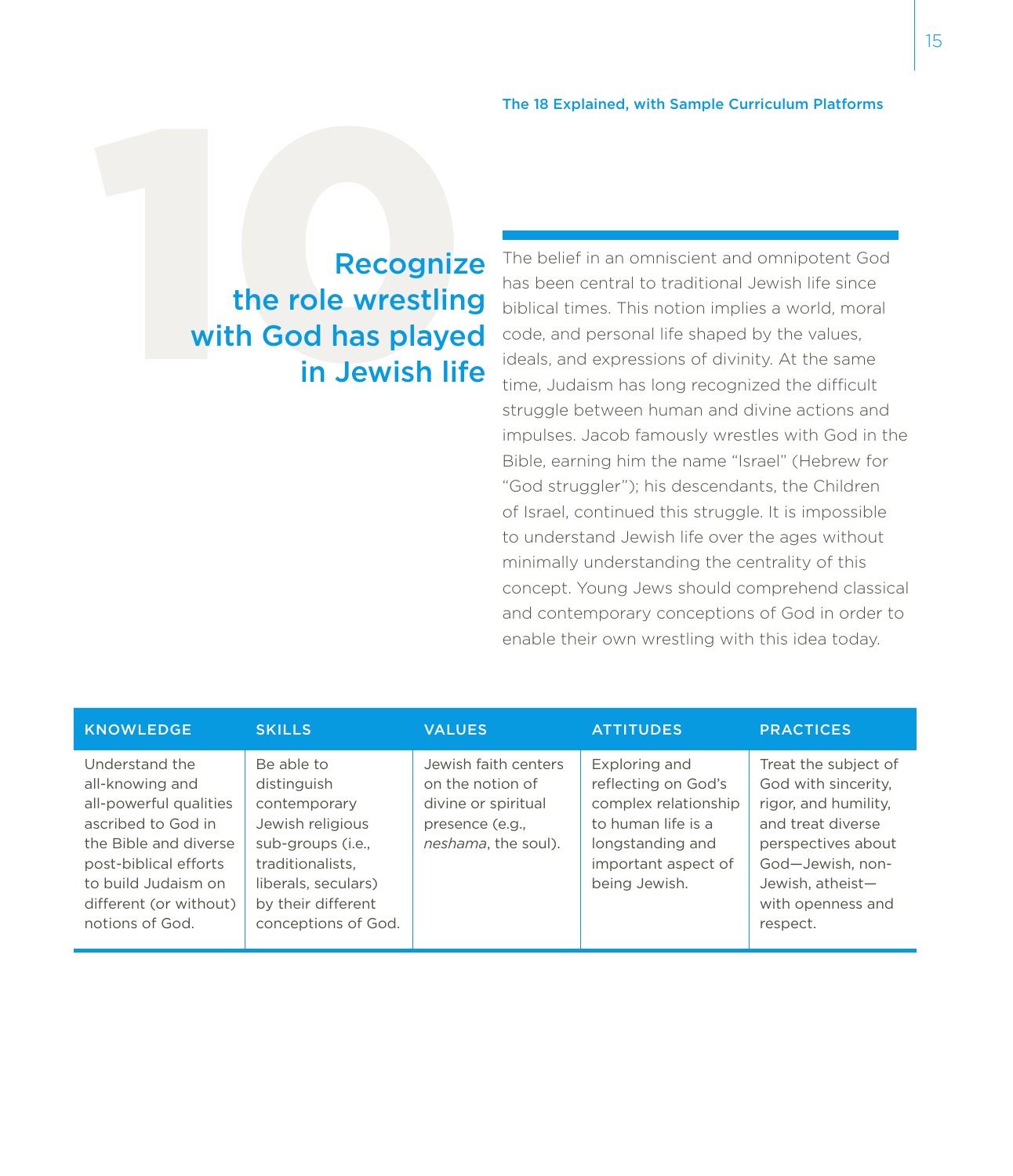Open themselves up<br>to divinity through<br>theology, prayer,<br>study, or other<br>spiritual practices to divinity through theology, prayer, study, or other spiritual practices

The practices of Jewish life throughout the ages have been infused with rituals, celebrations, and observances related to the core notion of divinity. One of the ways that Jews lived their lives was by performing these practices in the name of piety. Young Jews should be open to engaging with Jewish life through prayer, study, or other spiritual practices as part of their own experience engaging with the divine.

| <b>KNOWLEDGE</b>                                                                                                                                                                     | <b>SKILLS</b>                                                                                                                                                               | <b>VALUES</b>                                                                                                                                                                                                                | <b>ATTITUDES</b>                                                                                                                                                                                                                                                                                                                                                    | <b>PRACTICES</b>                                                                                                                                                                                                                       |
|--------------------------------------------------------------------------------------------------------------------------------------------------------------------------------------|-----------------------------------------------------------------------------------------------------------------------------------------------------------------------------|------------------------------------------------------------------------------------------------------------------------------------------------------------------------------------------------------------------------------|---------------------------------------------------------------------------------------------------------------------------------------------------------------------------------------------------------------------------------------------------------------------------------------------------------------------------------------------------------------------|----------------------------------------------------------------------------------------------------------------------------------------------------------------------------------------------------------------------------------------|
| Understand that the<br>notion of avodah<br>(Jewish practice)<br>was regarded as one<br>of several gateways<br>toward experience<br>of the divine in<br>biblical times and<br>beyond. | Be able to recite<br>and explicate the<br>Sh'ma-Judaism's<br>central prayer-as a<br>way to understand<br>the traditional<br>connection of<br>religious practice<br>and God. | An appreciation<br>of the relationship<br>of Jews to the<br>divine enhances<br>understanding of<br>Jewish tradition<br>(customs, rituals,<br>practices) and<br>provides entry points<br>for engagement<br>with spirituality. | By becoming aware<br>of your place in the<br>cosmos, including<br>the encounter with<br>that which is greater<br>than yourself (e.g.,<br>natural wonders).<br>you can learn to<br>think and feel beyond<br>your own immediate<br>wants, needs, and<br>interests, and toward<br>appreciation for<br>something far greater,<br>however you choose<br>to interpret it. | Participate in any or<br>all of the following<br>experiences-<br>mindful prayer,<br>meditation, ritual,<br>Jewish text study.<br>acts of loving-<br>kindness, social<br>justice work-and<br>contemplate their<br>spiritual dimensions. |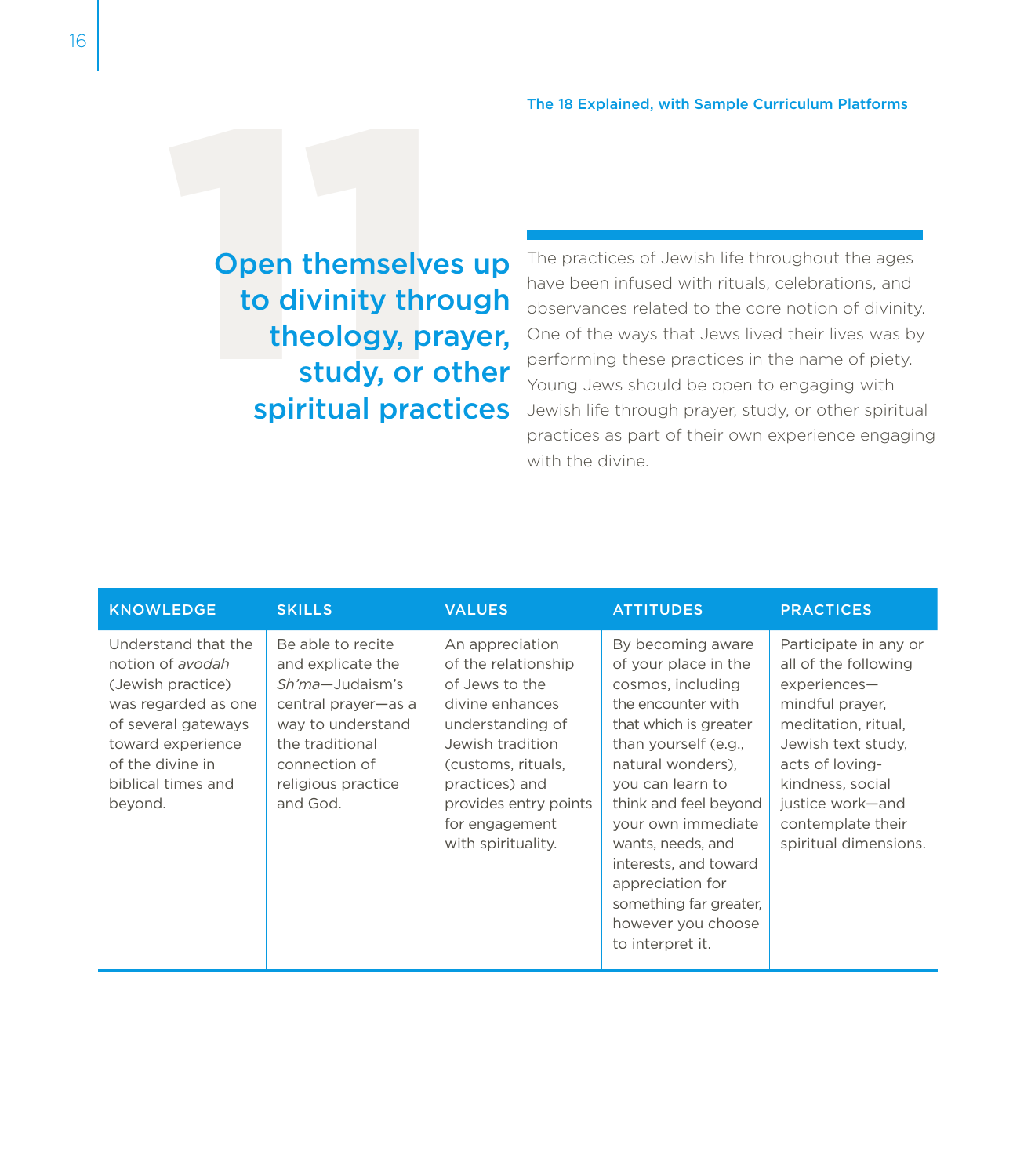Understand<br>the mutual influence<br>of Jewish and<br>broader culture on<br>each other and on the mutual influence of Jewish and broader culture on each other and on contemporary Jews

Jewish life throughout the ages has always been a part of and apart from the local context in which it exists. Some settings have been accommodating to Jews, some have been less so, and others have been disastrous. In all places where Jewish life has existed, Jewish and broader cultures have interacted intimately with each other. Indeed, it is only possible to understand Jewish life by understanding its broader social, political, and cultural milieu. Young Jews should be able to contextualize Judaism, Jewish life, and the Jewish people within the larger framework of world events. They should understand mutually the values, rights, opportunities, and responsibilities of full participation in American citizenship/culture and Jewish community/culture.

| <b>KNOWLEDGE</b>                                                                                                                                                                         | <b>SKILLS</b>                                                                                                                                                                                                                                                                                                                      | <b>VALUES</b>                                                                                                                                                                                                                                                                                            | <b>ATTITUDES</b>                                                                                                                                                                                              | <b>PRACTICES</b>                                                                                                                                                                                                                                                                             |
|------------------------------------------------------------------------------------------------------------------------------------------------------------------------------------------|------------------------------------------------------------------------------------------------------------------------------------------------------------------------------------------------------------------------------------------------------------------------------------------------------------------------------------|----------------------------------------------------------------------------------------------------------------------------------------------------------------------------------------------------------------------------------------------------------------------------------------------------------|---------------------------------------------------------------------------------------------------------------------------------------------------------------------------------------------------------------|----------------------------------------------------------------------------------------------------------------------------------------------------------------------------------------------------------------------------------------------------------------------------------------------|
| Understand mutually<br>the values, rights,<br>opportunities, and<br>responsibilities of<br>full participation<br>in American<br>citizenship/<br>culture and Jewish<br>community/culture. | Be able to discern<br>elements of Jewish<br>and general culture<br>that clearly overlap<br>(e.g., universal<br>moral codes), that<br>clearly diverge (e.g.,<br>religious beliefs),<br>and that sometimes<br>intersect in more<br>complex ways (e.g.,<br>the direct influence<br>of Jews on general<br>culture, and vice<br>versa). | Although Judaism<br>may be a unique<br>religious, moral, and<br>historical tradition.<br>it did not arise in<br>a vacuum: to the<br>contrary, Judaism,<br>Jewish life, and<br>the Jewish people<br>are inextricably<br>bound to the larger<br>context in which<br>they emerged and<br>continue to exist. | Look at<br>contemporary<br>American Jewish<br>life in terms of<br>contemporary<br>life in America $-$<br>not through an<br>exclusively Jewish<br>or an exclusively<br>general political and<br>cultural lens. | Embrace-in the<br>spirit of Mordecai<br>Kaplan-the<br>celebration of<br>American national<br>holidays (e.g.,<br>Thanksgiving, Labor<br>Day, Memorial Day,<br>Independence Day)<br>as expressions of<br>American, Jewish,<br>and universal values<br>and symbols, and of<br>civic engagement. |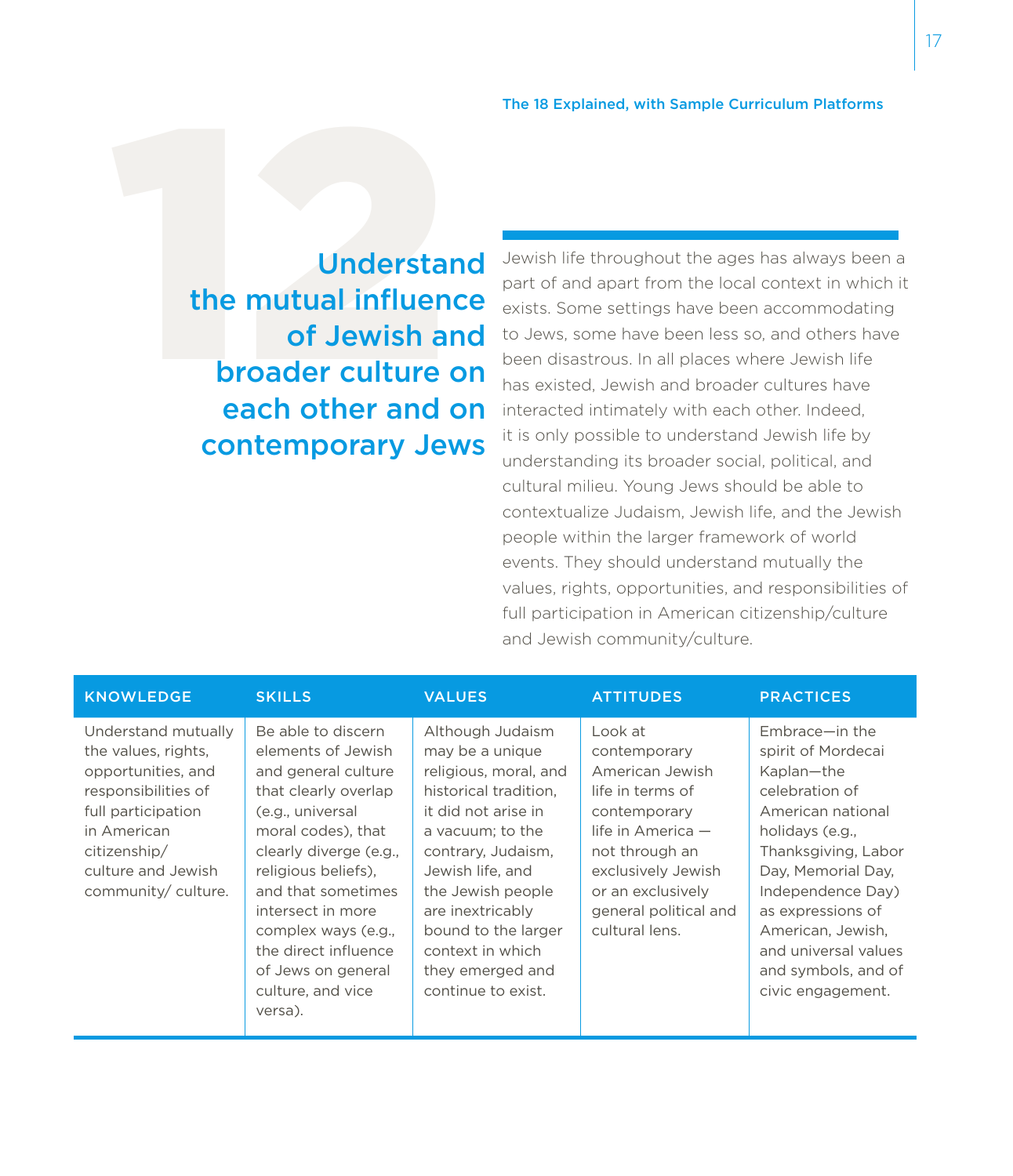Be able to identify<br>
critical issues<br>
facing American<br>
Jewry and be<br>
motivated to act critical issues facing American Jewry and be motivated to act on them

The establishment of the American Jewish community is an impressive achievement in the history of Jewish civilization. At the same time, it regularly confronts critical issues regarding its strength and continuity that compel individual and communal response. Young Jews should be able to articulate critical issues that shape contemporary American Jewish life (e.g., pluralism, diverse ways of being Jewish, Israel, assimilation, intermarriage, anti-Semitism, spirituality, stratification, social justice, and more). In addition, they should be inspired to create their own agenda for the American Jewish community moving forward, and ultimately, to act on it.

| <b>KNOWLEDGE</b>                                                                                                                                                                                                                                                                                                                                                                                         | <b>SKILLS</b>                                                                                                                     | <b>VALUES</b>                                                                                                                                                                                                                                             | <b>ATTITUDES</b>                                                                                                                                                              | <b>PRACTICES</b>                                                                                                                                                                                                   |
|----------------------------------------------------------------------------------------------------------------------------------------------------------------------------------------------------------------------------------------------------------------------------------------------------------------------------------------------------------------------------------------------------------|-----------------------------------------------------------------------------------------------------------------------------------|-----------------------------------------------------------------------------------------------------------------------------------------------------------------------------------------------------------------------------------------------------------|-------------------------------------------------------------------------------------------------------------------------------------------------------------------------------|--------------------------------------------------------------------------------------------------------------------------------------------------------------------------------------------------------------------|
| Become familiar<br>with some of the<br>longstanding and<br>still contemporary<br>issues on the agenda<br>of American Jewish<br>life, including the<br>various ways of being<br>Jewish in America,<br>assimilation,<br>anti-Semitism,<br>relationship with<br>Israel, intermarriage,<br>the voluntary Jewish<br>community, Jewish<br>education, and<br>relations with the<br>broader American<br>society. | Be able to discuss<br>and cite evidence as<br>to why these issues<br>are of concern to<br>the adult American<br>Jewish community. | American Jews<br>are, at once, a<br>part of and apart<br>from the broader<br>American society.<br>American Jewry<br>is committed to<br>retaining its unique<br>character while<br>also becoming full-<br>fledged members<br>of the American<br>community. | Appreciate the<br>commonalities<br>and diversities of<br>American Jewish<br>life and their<br>implications for<br>participation in the<br>adult American<br>Jewish community. | Choose and<br>investigate items<br>on the American<br>Jewish communal<br>agenda-or initiate<br>new items of your<br>own-that are of<br>special importance<br>to you and articulate<br>a stance on these<br>issues. |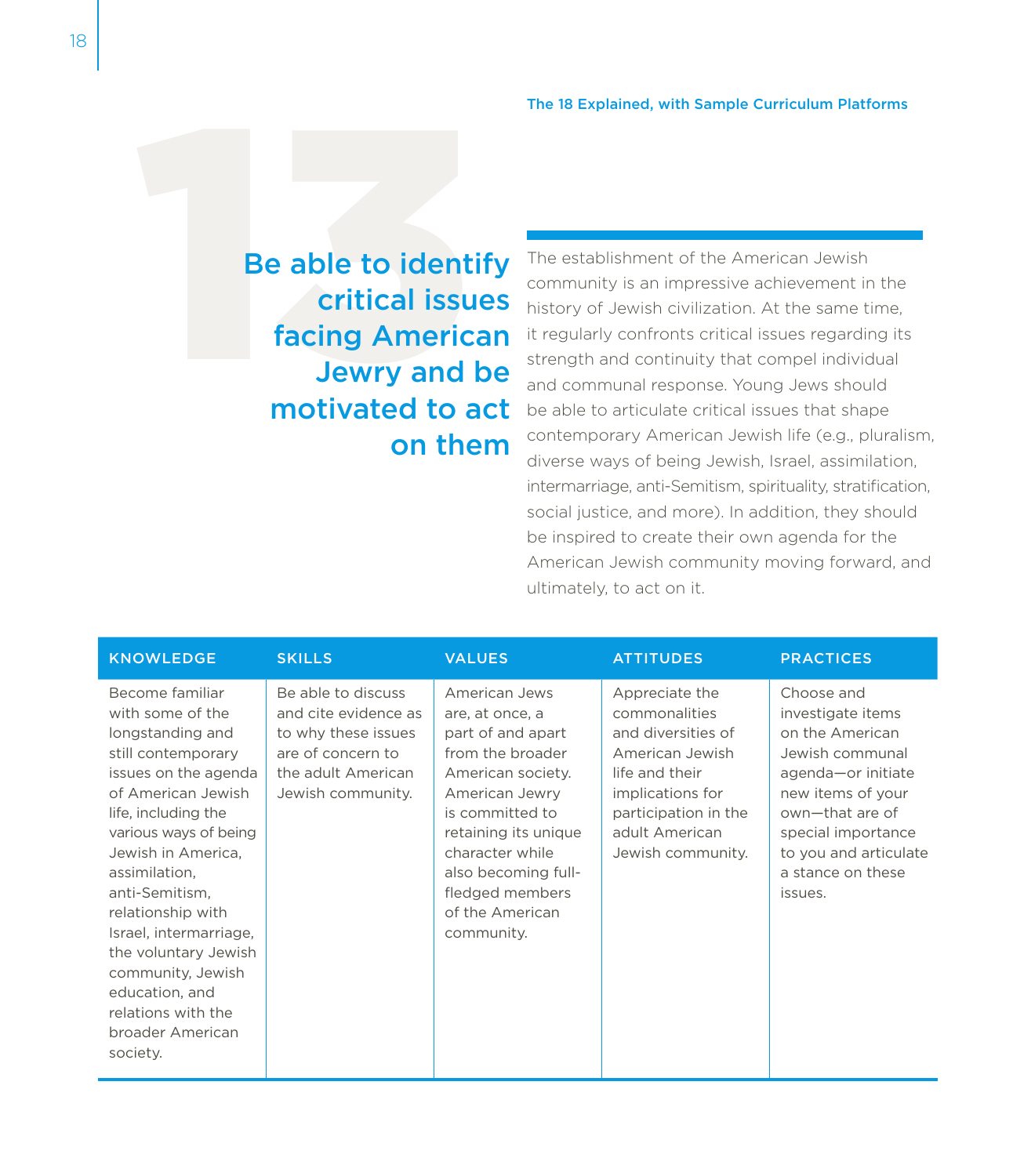## Understand<br>the meanings and<br>performance of<br>Jewish *mitzvot* the meanings and performance of Jewish *mitzvot*

*Mitzvah* comes from the Hebrew word meaning "obligation" or "commandment" and has been attached to a multitude of behaviors that traditional Judaism has regarded as incumbent on the Jew. The understanding of both the performance of *mitzvot* and their meaning is a central aspect of Jewish life. Young Jews should be competent and comfortable with the performance of *mitzvot* and at the same time be able to explicate the symbolic reasons for performing the *mitzvot*.

| <b>KNOWLEDGE</b>                                                                                                                                                                                                                                                                                                                                                                                                                                                                                                                             | <b>SKILLS</b>                                                                                                                                                                                                                                                                                          | <b>VALUES</b>                                                                                                | <b>ATTITUDES</b>                                                                                                                                  | <b>PRACTICES</b>                                                                                                                                            |
|----------------------------------------------------------------------------------------------------------------------------------------------------------------------------------------------------------------------------------------------------------------------------------------------------------------------------------------------------------------------------------------------------------------------------------------------------------------------------------------------------------------------------------------------|--------------------------------------------------------------------------------------------------------------------------------------------------------------------------------------------------------------------------------------------------------------------------------------------------------|--------------------------------------------------------------------------------------------------------------|---------------------------------------------------------------------------------------------------------------------------------------------------|-------------------------------------------------------------------------------------------------------------------------------------------------------------|
| Understand that<br>there are various<br>kinds of <i>mitzvot</i> that<br>traditionally have<br>been categorized in<br>various ways to help<br>us make meaning of<br>them (e.g., positive/<br>negative, ethical/<br>ritual, l'makom<br>(to God)/ l'chavero<br>(to human beings)).<br>Some of the 613<br>mitzvot described<br>in the Torah are<br>historical and can<br>only be performed<br>in a Temple (e.g.,<br>ritual sacrifice).<br>while many others<br>are easily applicable<br>to present-day<br>circumstances (e.g.,<br>ethical laws). | Be able to discern<br>what types of<br>mitzvot are<br>commandments (i.e.,<br>obligatory acts for<br>observant Jews),<br>which are good<br>deeds (i.e., voluntary<br>acts for anyone<br>leading an ethical<br>life), and which are<br>rituals that sustain<br>Jewish culture (i.e.,<br>Jewish customs). | Mitzvot help us to<br>frame actions as<br>Jewish and help<br>us to be more<br>conscious of our<br>behaviors. | Be eager to perform<br>mitzvot out of a<br>sense of religious<br>obligation, ethical<br>principle, custom,<br>and/or historical<br>consciousness. | With the knowledge<br>of the various kinds<br>of mitzvot, choose a<br>new <i>mitzvah</i> every<br>week/month to<br>focus on, practice,<br>and reflect upon. |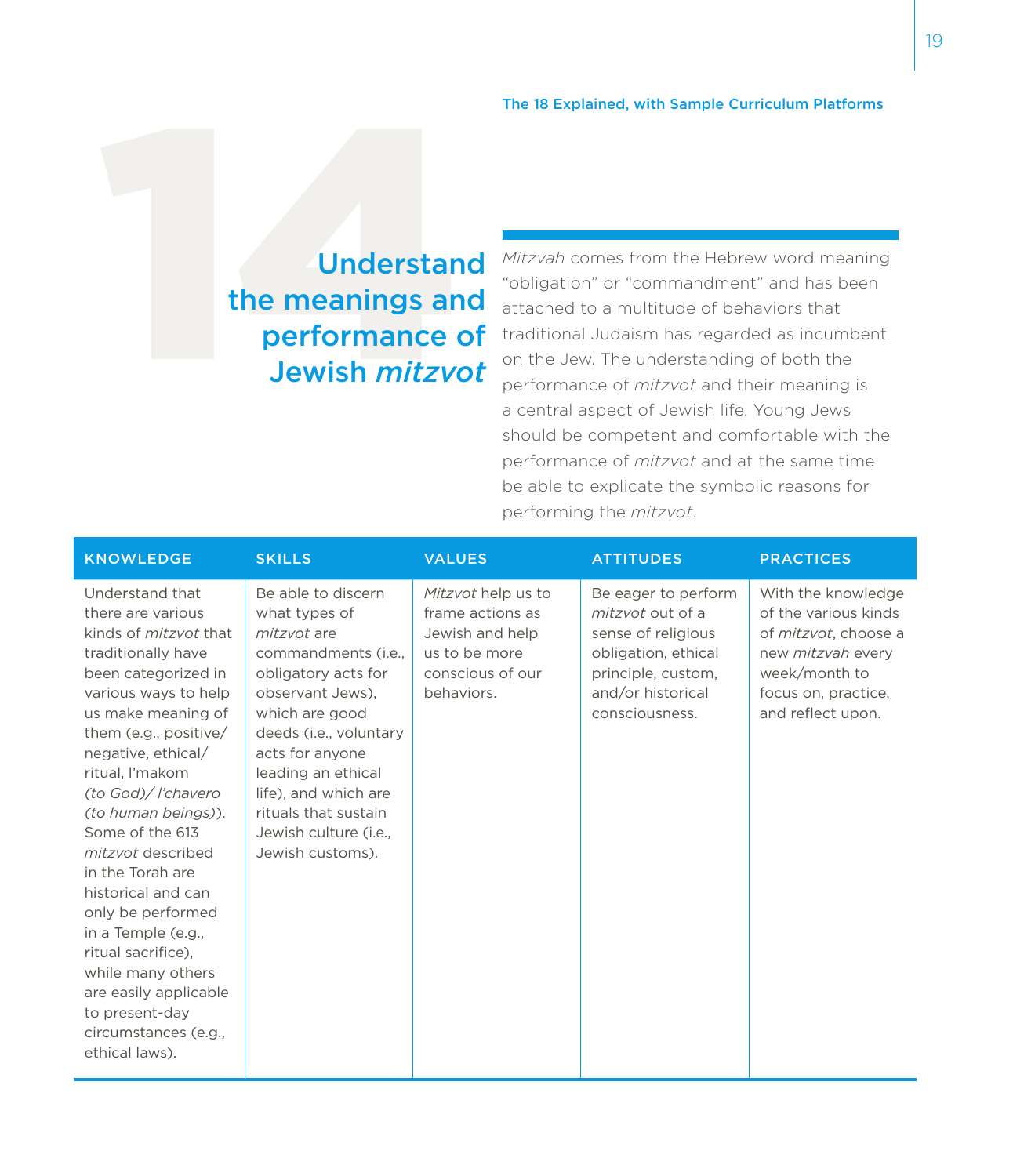Participate in<br>
various Jewish rituals,<br>
customs, holidays, and<br>
lifecycle events, and<br>
appreciate their history various Jewish rituals, customs, holidays, and lifecycle events, and appreciate their history and meaning

Rituals, holidays, and lifecycle events are traditions that have held great attraction for large numbers of Jews in the past and present (e.g., Passover *seder*, Shabbat dinner). Observances of holidays and lifecycle events are varied and continue to evolve as Jewish communities become more diverse. Such celebrations are important expressions of connectedness and community, and they provide personal joy and fulfilment. Young Jews should have the opportunity to participate in a panoply of rituals, holidays, and lifecycle traditions that involve family, peers, and other social networks.

| <b>KNOWLEDGE</b>                                                                                                                                                                                        | <b>SKILLS</b>                                                                                                        | <b>VALUES</b>                                                                                                                                                                                           | <b>ATTITUDES</b>                                                                                                                                                                                | <b>PRACTICES</b>                                                                                                                                                        |
|---------------------------------------------------------------------------------------------------------------------------------------------------------------------------------------------------------|----------------------------------------------------------------------------------------------------------------------|---------------------------------------------------------------------------------------------------------------------------------------------------------------------------------------------------------|-------------------------------------------------------------------------------------------------------------------------------------------------------------------------------------------------|-------------------------------------------------------------------------------------------------------------------------------------------------------------------------|
| Become<br>familiar with the<br>fundamental aspects<br>(i.e., reasons for,<br>basic practices of)<br>of major Jewish<br>holidays and<br>lifecycle events and<br>their associated<br>rituals and customs. | Be able to recognize<br>traditional Jewish<br>ritual objects,<br>symbols, and motifs,<br>and what they<br>stand for. | Celebrations of<br>rituals, customs,<br>holidays, and<br>lifestyle events<br>are important<br>expressions<br>of Jewish<br>connectedness and<br>community and<br>provide personal joy<br>and fulfilment. | Be disposed toward<br>embracing openly<br>and respectfully<br>the variety of ways<br>that holidays and<br>lifecycle events<br>are celebrated<br>by various Jews<br>from varying<br>backgrounds. | Participate in a<br>panoply of Jewish<br>holidays and<br>lifecycle events<br>and reflect on what<br>elements are both<br>rich and authentic to<br>your own Jewish life. |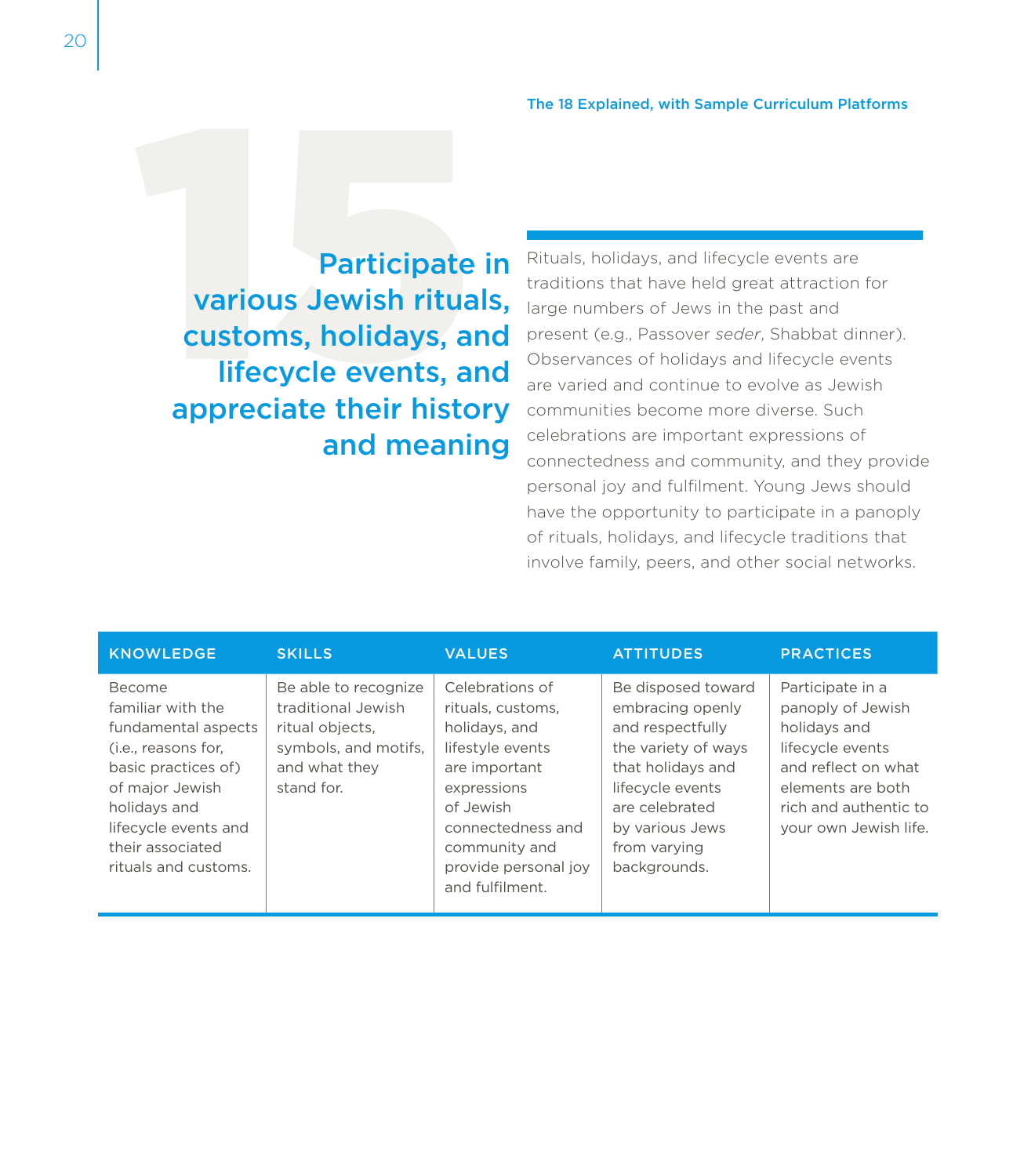## Comprehend<br>
and utilize Hebrew<br>
words and other<br>
Jewish terminology and utilize Hebrew words and other Jewish terminology

Language is a central element of every culture, and the Hebrew language has been important for Jewish civilization. Young Jews should have opportunities to access and participate in Hebrewbased cultural environs as part of the journey to becoming linguistically literate. They should become familiar with a select body of Hebrew terms that have special resonance in Jewish life (e.g., *shalom, Shabbat, mitzvah, tzedakah, kaddish, kiddush, brit milah*), as well as terms from other Jewish languages like Yiddish and Ladino, all of which constitute a basic form of Jewish fluency.

| <b>KNOWLEDGE</b>                                                                                                                                                                                                 | <b>SKILLS</b>                                                    | <b>VALUES</b>                                                                                                | <b>ATTITUDES</b>                                                                                                                          | <b>PRACTICES</b>                                                                                                                                      |
|------------------------------------------------------------------------------------------------------------------------------------------------------------------------------------------------------------------|------------------------------------------------------------------|--------------------------------------------------------------------------------------------------------------|-------------------------------------------------------------------------------------------------------------------------------------------|-------------------------------------------------------------------------------------------------------------------------------------------------------|
| Develop basic<br>Hebrew cultural<br>literacy, a selected<br>body of terms<br>that have special<br>resonance in Jewish<br>life (e.g., shalom,<br>Shabbat, mitzvah,<br>tzedakah, kaddish,<br>kiddush, brit milah). | <b>Identify Hebrew</b><br>letters and sound<br>out Hebrew words. | The Hebrew<br>language is both a<br>cultural transmitter<br>and a means of<br>social cohesion<br>among Jews. | Appreciate the<br>potential to connect<br>to Israel and to<br>Jews the world over<br>through historical/<br>national Jewish<br>languages. | Utilize Hebrew<br>terms in appropriate<br>context (e.g., be<br>able to recite key<br>prayers, such as the<br>Sh'ma, in Hebrew or<br>transliteration). |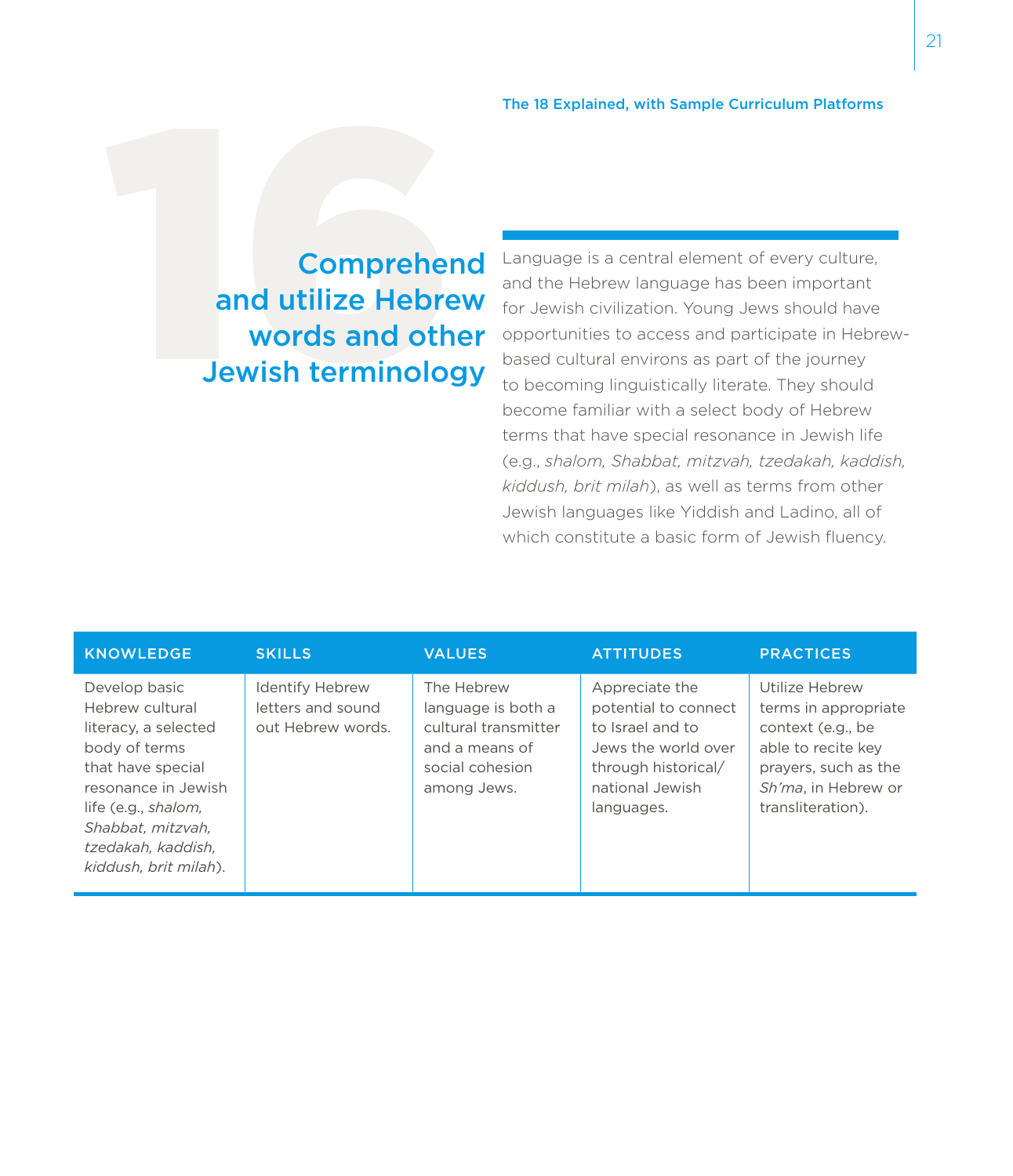# Partake in<br>Jewish culinary<br>traditions Jewish culinary traditions

Partaking in Jewish culinary traditions is a way to keep one's family history alive, to awaken a sense of nostalgia, to connect with a broader cultural universe, and, literally and figuratively, to inspire and feed an appetite for things Jewish. The diversity of Jewish culinary traditions, from communities around the world, connects Jews over time and place. Preparing and partaking in special foods is among life's most sensuous pleasures as well, involving sight, smell, touch, and, of course, good taste. Young Jews should participate in these experiences—as creators and consumers—as a gateway to Jewish connection.

| <b>KNOWLEDGE</b>                                                                                                                                            | <b>SKILLS</b>                                                                                                                                                      | <b>VALUES</b>                                                                                                          | <b>ATTITUDES</b>                                                                                                                                                                                            | <b>PRACTICES</b>                                                                                                                                                               |
|-------------------------------------------------------------------------------------------------------------------------------------------------------------|--------------------------------------------------------------------------------------------------------------------------------------------------------------------|------------------------------------------------------------------------------------------------------------------------|-------------------------------------------------------------------------------------------------------------------------------------------------------------------------------------------------------------|--------------------------------------------------------------------------------------------------------------------------------------------------------------------------------|
| Understand the<br>basic laws and<br>practices of<br>kashrut and the<br>ways that kashrut<br>is interpreted in<br>contemporary times<br>(e.g., eco-kashrut). | Be able to read a<br>list of ingredients<br>on a food package<br>and recognize<br>potentially non-<br>kosher ingredients<br>(e.g., lard, natural<br>meat flavors). | Participating in<br>Jewish culinary<br>traditions is a way to<br>inspire and feed an<br>appetite for things<br>Jewish. | Seek out<br>opportunities to<br>partake in Jewish<br>food rituals (e.g.,<br>participate in a<br>Passover seder, bake<br>hamentaschen for<br>mishloah manot, eat<br>falafel on the streets<br>of Jerusalem). | Try out different<br>recipes for one<br>Jewish food item<br>(e.g., charoset,<br>challah) from around<br>the world. See how<br>they compare and<br>what appeals to<br>vou most. |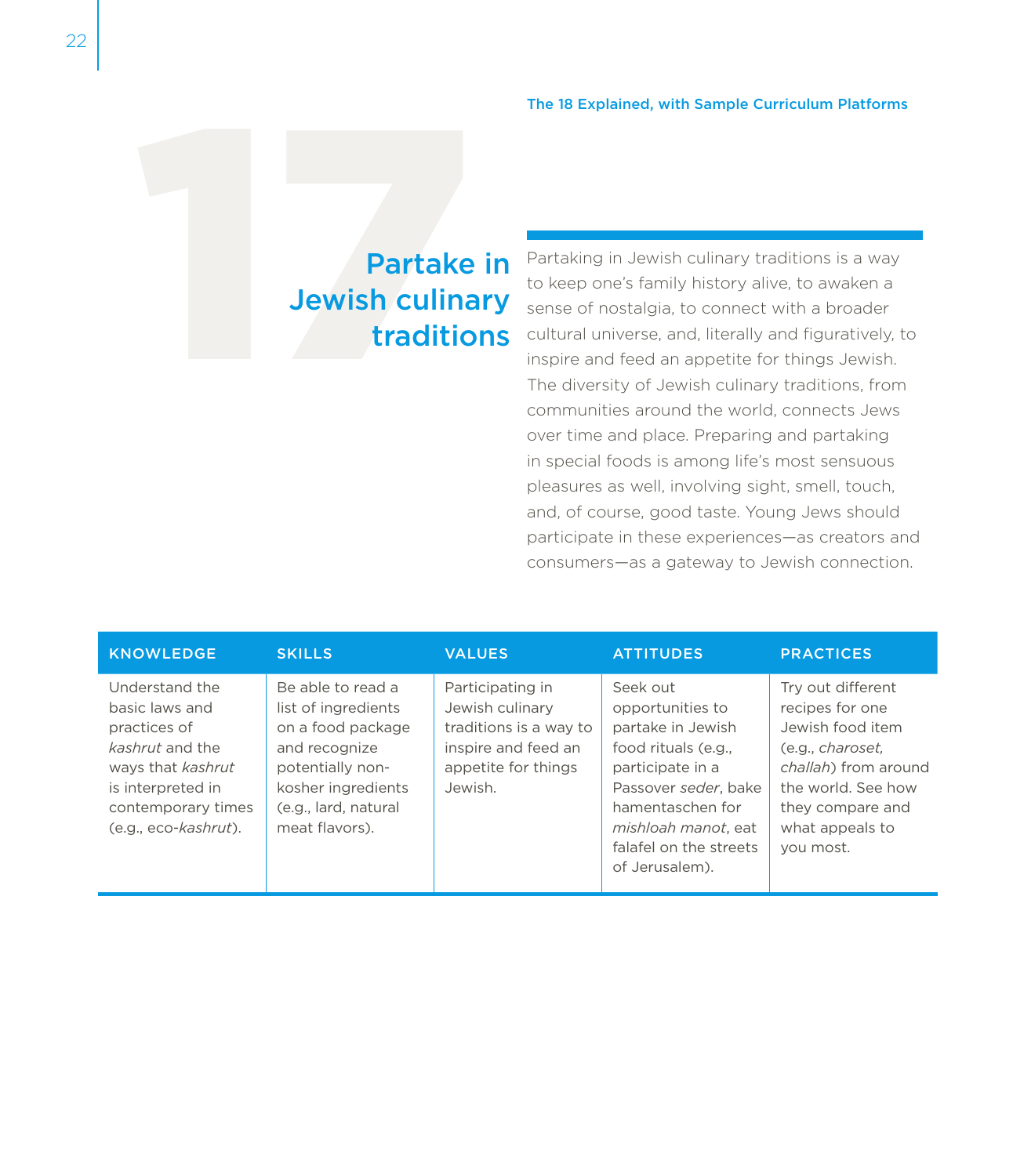# Experience<br>Jewish arts and<br>culture Jewish arts and culture

Jewish artistic and cultural expressions (e.g., music, literature, art, crafts, and film) reflect histories, values, assumptions, norms, and dilemmas that are particular to the Jewish experience. Whether they are religious or not, many Jews find their connection to Judaism through the arts and culture. Young Jews should be exposed to Jewish arts and culture that cross many political, social, ethnic, and religious boundaries and learn to create or co-opt their own forms of Jewish expression as part of their Jewish journey.

| <b>KNOWLEDGE</b>                                                                                                                                                                                                                                                       | <b>SKILLS</b>                                                                                                    | <b>VALUES</b>                                                                                                                                                                                                                                           | <b>ATTITUDES</b>                                                                                    | <b>PRACTICES</b>                                                                          |
|------------------------------------------------------------------------------------------------------------------------------------------------------------------------------------------------------------------------------------------------------------------------|------------------------------------------------------------------------------------------------------------------|---------------------------------------------------------------------------------------------------------------------------------------------------------------------------------------------------------------------------------------------------------|-----------------------------------------------------------------------------------------------------|-------------------------------------------------------------------------------------------|
| Gain broad exposure<br>to the complex<br>ways Jewish artists<br>have explored<br>their relationships<br>to Judaism and<br>Jewish life through<br>various artistic and<br>cultural media (e.g.,<br>literature, visual arts,<br>crafts, music, dance,<br>film, fashion). | Be able to interpret<br>selected, age-<br>appropriate works of<br>Jewish art in light of<br>their Jewish themes. | Jewish artistic and<br>cultural expressions<br>reflect histories.<br>values, assumptions,<br>norms, and<br>dilemmas that are<br>particular to the<br>Jewish experience,<br>and cross many<br>political, social,<br>ethnic, and religious<br>boundaries. | Develop an empathy.<br>understanding,<br>and connection to<br>Jewish motifs in arts<br>and culture. | Create or participate<br>in an artistic and/<br>or cultural form of<br>Jewish expression. |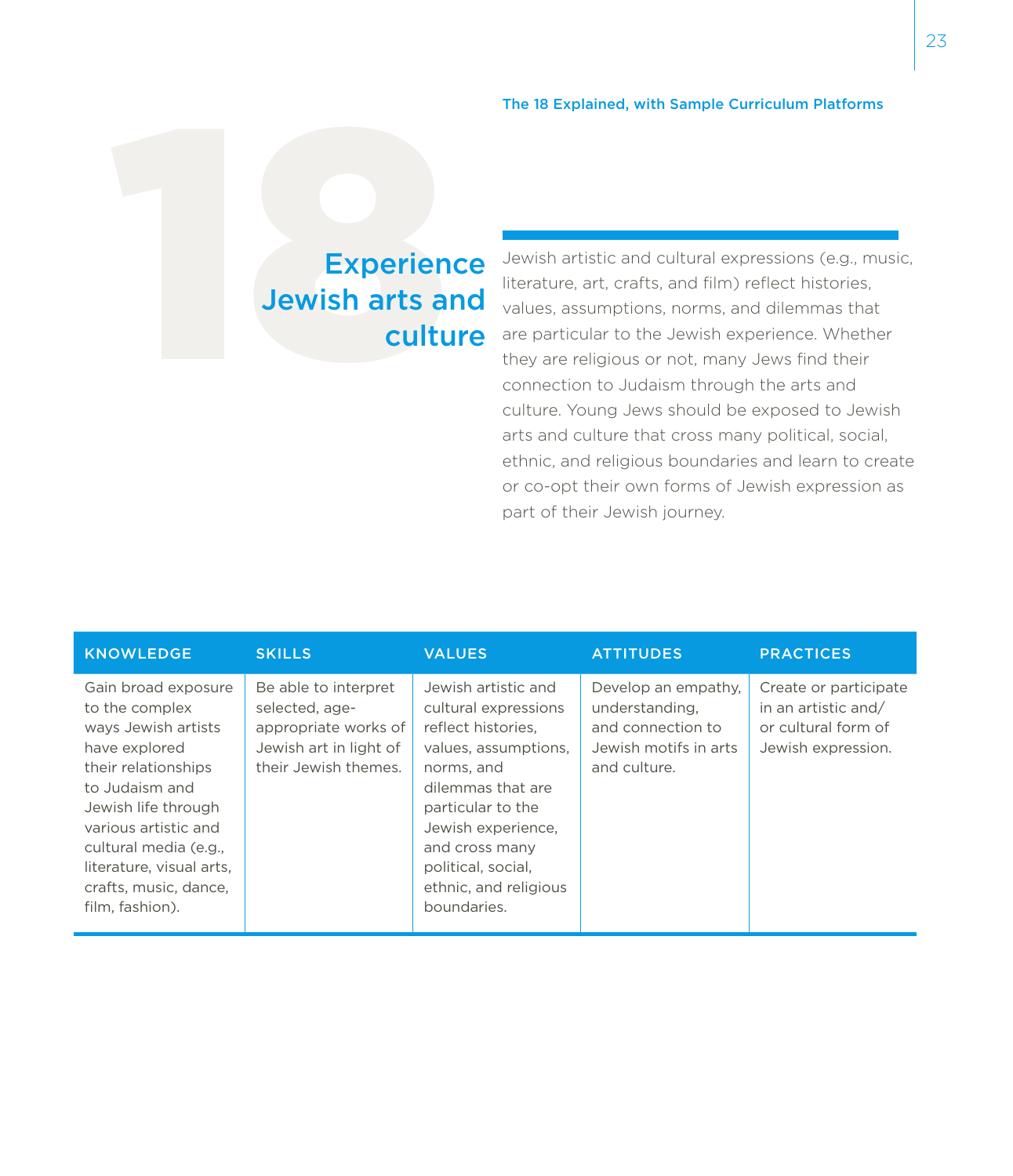#### CONCLUSION Ways to Use the 18x18 Framework

Achieving good educational outcomes requires backward planning that is, starting with the ideal outcomes in mind and scaffolding educational experiences accordingly. Each of the basic curriculum platforms above suggests fundamental building blocks for a curriculum that can be elaborated upon on a setting-by-setting basis. Indeed, we expect that every educator, in every educational venue, in every community, will fill in the relevant specifics for themselves. In each of these cases, the general framework would still be the same—these are 18 Jewish Things a Young Jew Should Know, Care About, and Be Able to Do by Age 18—but the specific content and instructional methods would differ depending on the learners and settings.

Developing and implementing an educational program that covers all the components of the framework is no guarantee of its success. Rather, the 18x18 Framework serves mainly as an aspirational statement of desired outcomes for the Jewish education enterprise: 18 Jewish Things a Young Jew Should Know, Care About, and Be Able to Do by Age 18. Our assumption is that the better equipped young Jews are along the lines the framework suggests, the more prepared they will be to become committed participants in adult Jewish life.

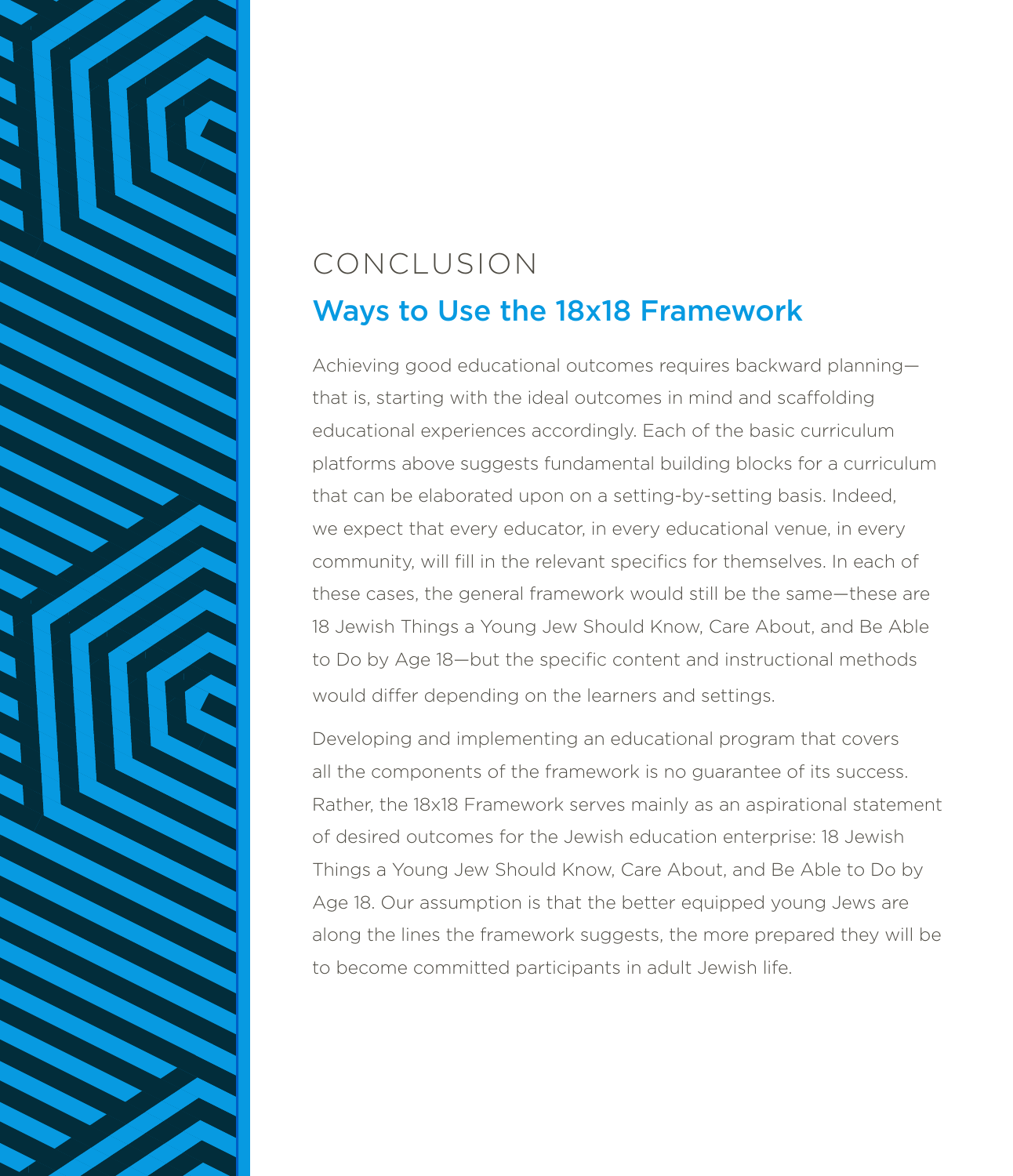

**Ben Jacobs**, Associate Research Professor in the Graduate School of Education and Human Development at GW, has spent most of his professional career preparing educators for school and non-school settings and consulting with various Jewish education agencies on curriculum and teaching. His publications have appeared in diverse outlets including *Teachers College Record, Theory and Research in Social Education*, and *Journal of Jewish Education*, as well as the *International Handbook of Jewish Education* and the *Cambridge Dictionary of Judaism and Jewish Culture*. He is the author, along with Barry Chazan and Robert Chazan, of *Cultures and Contexts of Jewish Education* (Palgrave-Macmillan, 2017). Dr. Jacobs earned his Ph.D. from Teachers College, Columbia University, as a Wexner Graduate Fellow. He previously taught at Teachers College, the University of Minnesota, and New York University, where he was cofounder and assistant director of the graduate programs in Education and Jewish Studies. He currently serves on the advisory board for the Consortium for Applied Studies in Jewish Education (CASJE).



**Barry Chazan** is Professor Emeritus of the Hebrew University of Jerusalem, Professor of Education at the Spertus Institute of Jewish Learning and Leadership, and Research Professor at The George Washington University Graduate School of Education and Human Development.

*The full report of the Jewish Paideia Project is available upon request.*